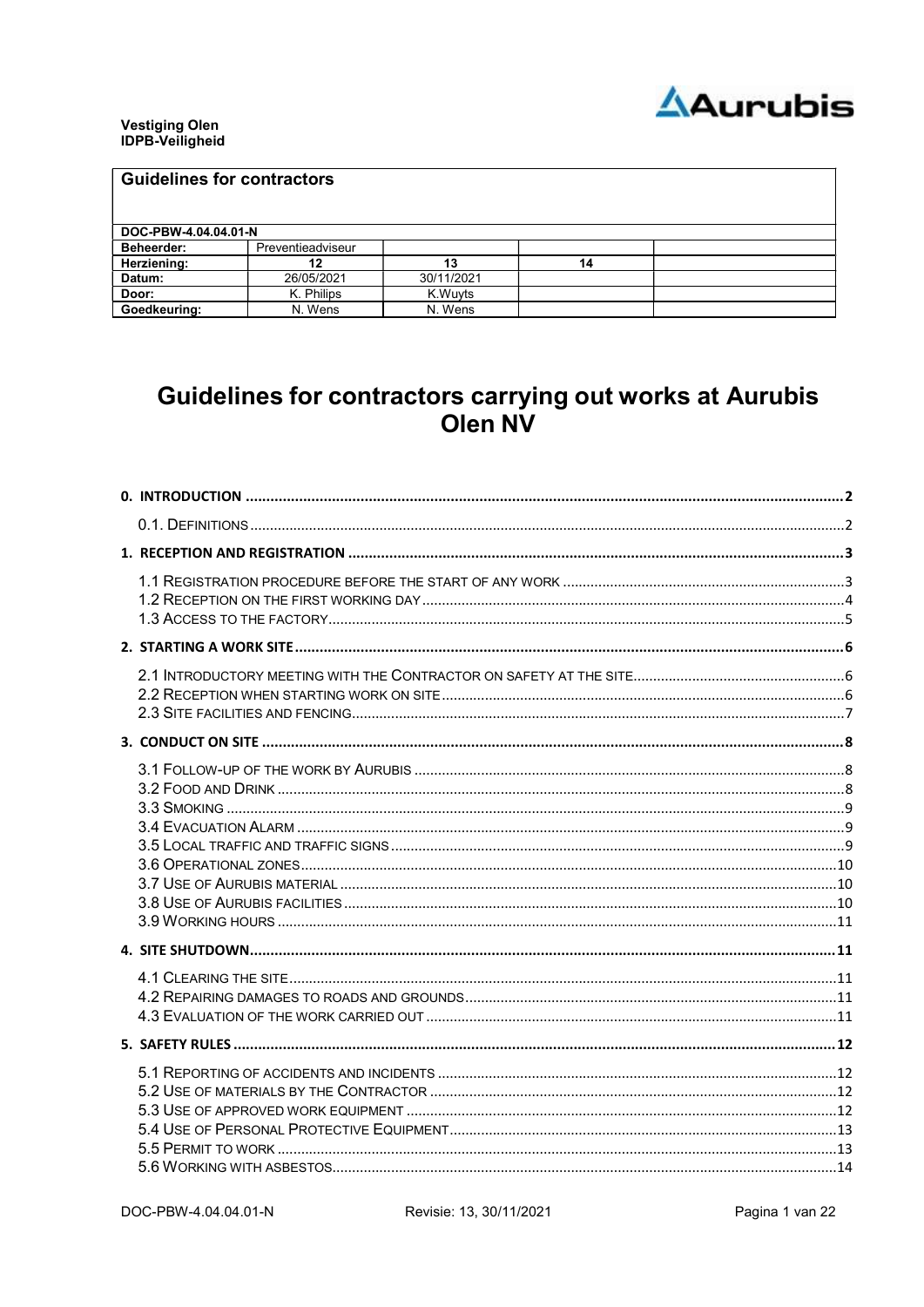

| 6.1 |  |
|-----|--|
| 6.2 |  |
| 6.3 |  |
| 6.4 |  |
|     |  |
|     |  |
|     |  |
|     |  |
|     |  |
|     |  |
|     |  |
|     |  |
|     |  |
|     |  |
|     |  |
|     |  |
|     |  |
|     |  |
|     |  |
|     |  |

# 0. INTRODUCTION

# 0.1. Definitions

Contractor: any natural and/or legal person who carries out work and/or performs services for Aurubis Olen NV.

Subcontractor: any natural and/or legal person engaged by the Contractor to carry out work and/or perform services for Aurubis Olen NV.

Employees: employees of the Contractor and/or a Subcontractor engaged by the Contractor and/or the employees of the latter.

# **Introduction**

Aurubis cares for health, safety and the environment.

Based on legislation and many years of experience, many rules have been drawn up that apply to any person wishing to enter the Aurubis site in Olen.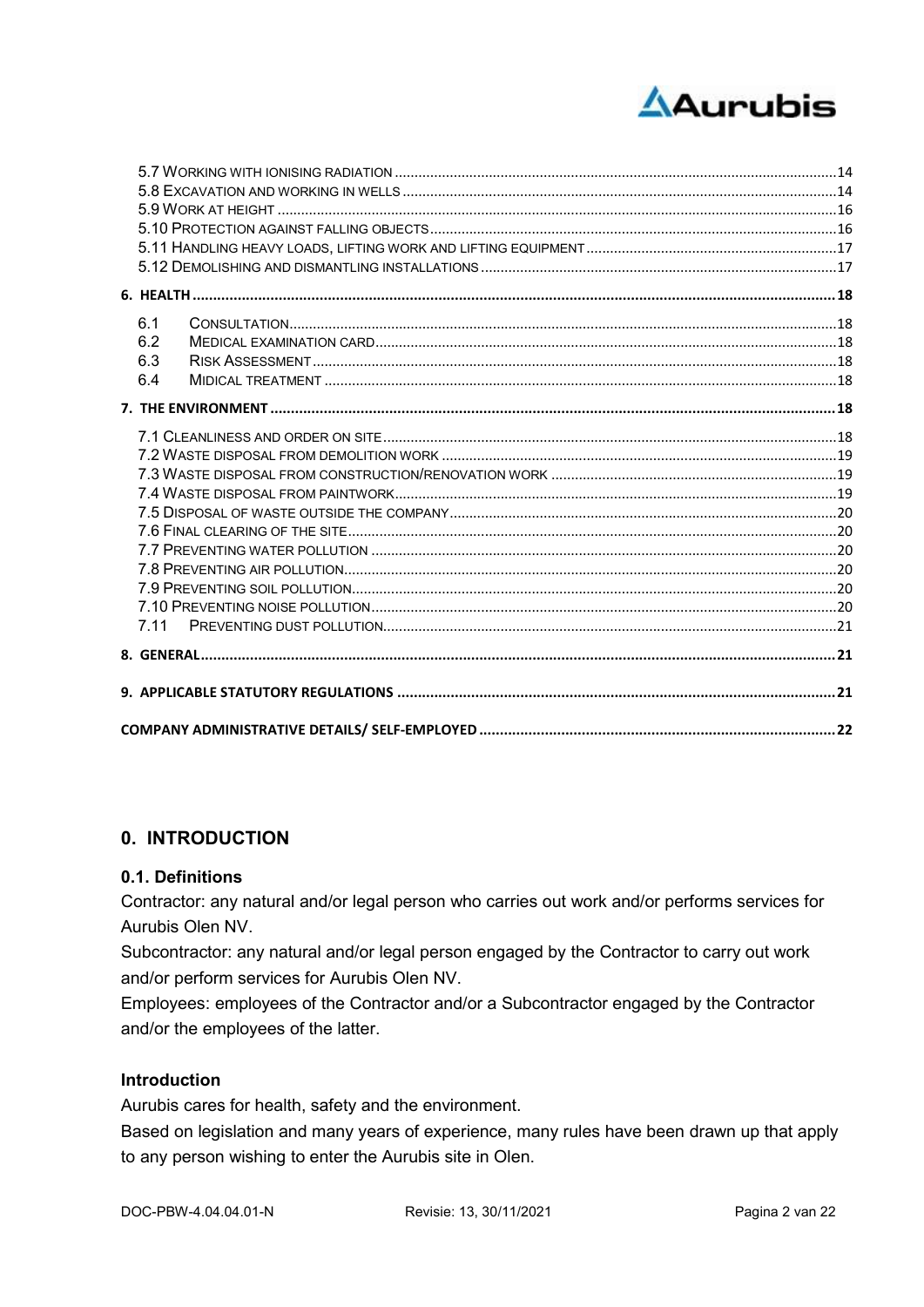

Here you will find a summary of the most important guidelines. These guidelines, together with the statutory provisions, regulations and directives, form the minimum requirements for the performance of all work by Contractors and they therefore also form part of the contractual arrangements in the event of a possible order.

The Contractor bears the full responsibility and liability for the health and safety of its Employees and for compliance with these guidelines. The Contractor will be liable for all damage which is caused to Aurubis or to third parties by actions or negligence of the Contractor or its Employees. The Contractor will indemnify Aurubis against any claim from third parties.

Before any work is started, the Contractor must complete, sign and return the acknowledgement form, attached as the last page of the Guidelines, to the Purchasing department of Aurubis to indicate agreement.

The Contractor must demonstrate the proper functioning of his safety management system. He does this by submitting a VCA / BeSaCC certificate. Foreign firms must submit a safety certification certificate that is equivalent to VCA / BeSaCC.

If a company does not have a VCA / BeSaCC certificate (or for foreign companies the equivalent certificate), specific and written exemption must be obtained for work at Aurubis. This exemption must be obtained through the orderer of Aurubis, who follows internally applicable requirements and procedures. The exemption specifies how the space can be completed as a result of the lack of the certificate.

In addition to the VCA / BeSaCC requirement for the company, when people are admitted to the site to carry out work, it is required that the person can submit his personal VCA / BeSaCC training certificate (see further on this in chapter 4: Company security). No exception will be made to this, persons who do not (yet) have the VCA / BeSaCC training certificate because they have been employed by the Contractor for <3 months, will be refused entry. " We hope that this writing can help you to deal appropriately with safety, health and the environment on our Aurubis site.

# 1. RECEPTION AND REGISTRATION

# 1.1 Registration procedure before the start of any work

1.1.1 At least 48 hours before the start of any work, the following information must be provided to the responsible site manager of Aurubis Olen (coordinates such as email address and telephone number are to be provided at the introductory meeting, 14 days before the start of the work):

- Company Data: company name, address, telephone number, fax number, email address, registration number and RSZ (social security) number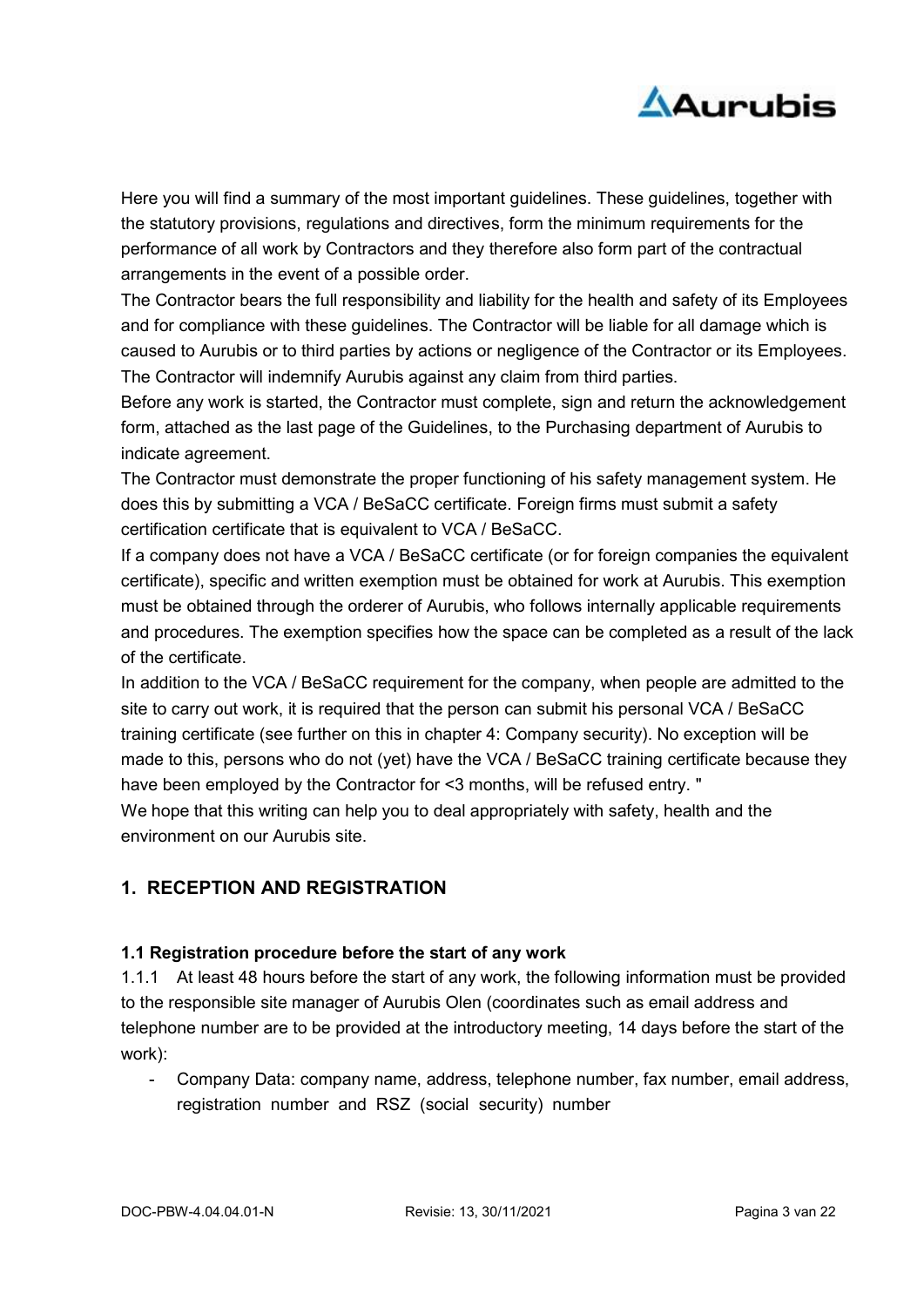

- Personnel Data: name, first name, date and place of birth, address. When the Limosa declaration is applicable, a Limosa L1 form must be submitted before the start of any work. This form must be submitted at least 48h prior to the start of the work.
- The Contractor must demonstrate that he is in possession of a valid VCA/BeSaCC certificate. In the absence of such a certificate, he must complete the questionnaire for non-VCA/BeSaCC certified contractors.

1.1.2 The responsible site manager will communicate this information to the security services (at the gate) by way of the form FOR-WKD-001-N. Contact details of the security services at entrance A: Tel. number intern: 014/24.32.02 Tel. number extern: 014/24.31.11 Mail to: waakdienst-olen@aurubis.com

1.1.3 The contractor must have the necessary documents. Limosa1 for employees of foreign companies and A1 if the company is established in an EU Member State. More information about this can be found on the sites www.rsvz-inasti.fgov.be and www.limosa.be.

# 1.2 Reception on the first working day

1.2.1 On the first day of work Employees must report to entrance A during normal working hours (6am - 4pm). The necessary formalities regarding registration will be completed and a video on general safety will be shown ("health-safety-environment"). Only when a test has been passed will the Employee receive a personal badge (upon signing a proof of receipt). Each Contractor must have at least the following PPE: trousers, long sleeves, fluorescent vest and safety shoes.

1.2.2 With this badge, Employees can enter the factory via the turnstile at entrance A. In exceptional cases, access can also be given to enter the factory via entrance B.

The access badge is valid for one month and can be extended if required. The badge is strictly limited to personal use. Misuse will lead to an access ban by Aurubis. The employee must have his/her personal badge on their person and show it on request.

The badge must be returned to the security officer at the entrance at the end of the works. For any unreturned badge, EUR 20 will be charged.

Employees who have not been registered are not allowed access to the site. They must first complete the necessary registration procedure and view the safety video.

1.2.3 Each Contractor ensures and declares that his Employees have the necessary training/professional experience and physical fitness to carry out the tasks assigned to them, and to use and operate the work equipment in a completely safe manner.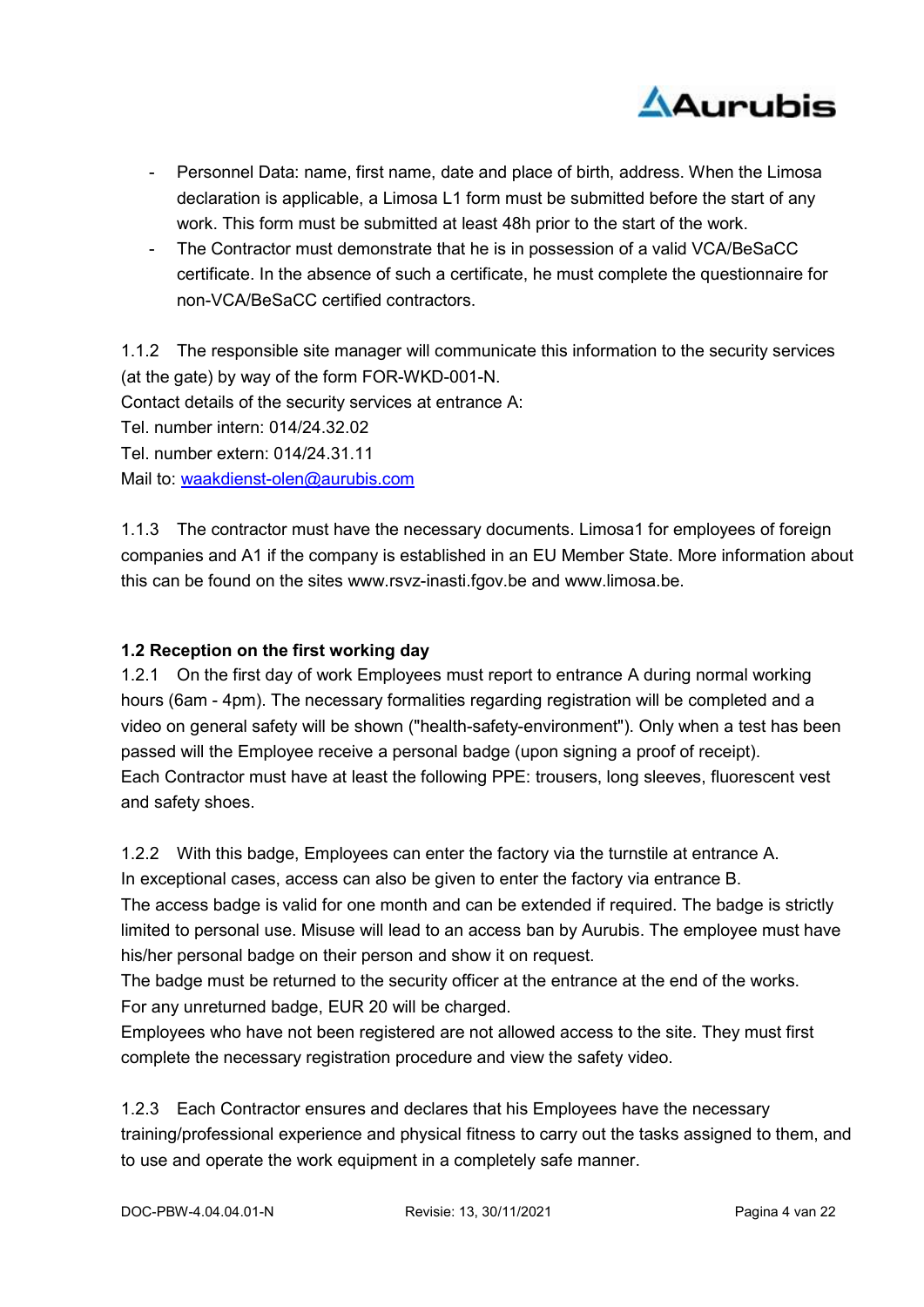

1.2.4 Each Contractor will provide all training required for any particular task on site for all his Employees, discussing specific and site-dependent safety matters, and this at least before the start of any work and then at least monthly.

# 1.3 Access to the factory

# 1.3.1 For vehicles:

Vehicles can only enter the factory site at entrance A. Access will be granted only to vehicles which are used as a 'mobile work shed' or to carry materials that cannot be carried in by hand. Parking of these vehicles is always done in conjunction with the site manager of Aurubis. 'Wild parking' is nor allowed for safety reasons.

#### 1.3.2 Passengers of a vehicle:

Passengers must enter the site at the turnstile at entrance A and cannot enter the site with the driver of the vehicle. Persons under the age of 18 are not allowed on site.

#### 1.3.3 Tools and materials:

At the start of the works an inventory of the tools and equipment must be made. All work equipment must be clearly identified so that its ownership is undeniably established. The inventory list can be requested at any time by a manager of Aurubis or a security officer in charge of this inspection. Goods which do not appear on this list at the time of exit are deemed to be owned by Aurubis, unless proof of exit can be presented, completed and signed by the responsible Aurubis project manager. Any outbound transport is always accompanied by a responsible person employed by the Contractor. Closed transports will remain on site until a responsible person employed by the Contractor opens the transport for inspection.

# 1.3.4 Delivery of materials:

All cars and trucks with materials must enter the site through entrance A.

All material is delivered under the supervision and responsibility of the Contractor. Aurubis can under no circumstances be held liable for deliveries. The Contractor must inform the security officer at entrance A and the Aurubis site manager in due time of the arrival of any material. Upon arrival a receipt will be completed and signed by the Contractor.

Without a contact person who can be reached by telephone (Aurubis contact person - site contractor) no materials can be delivered for third parties. If required, the security officer will ask the contact person for further information.

The location at which materials are to be unloaded and stored must always be agreed upon with the Aurubis project manager. This person will inform the security officer of the assigned location.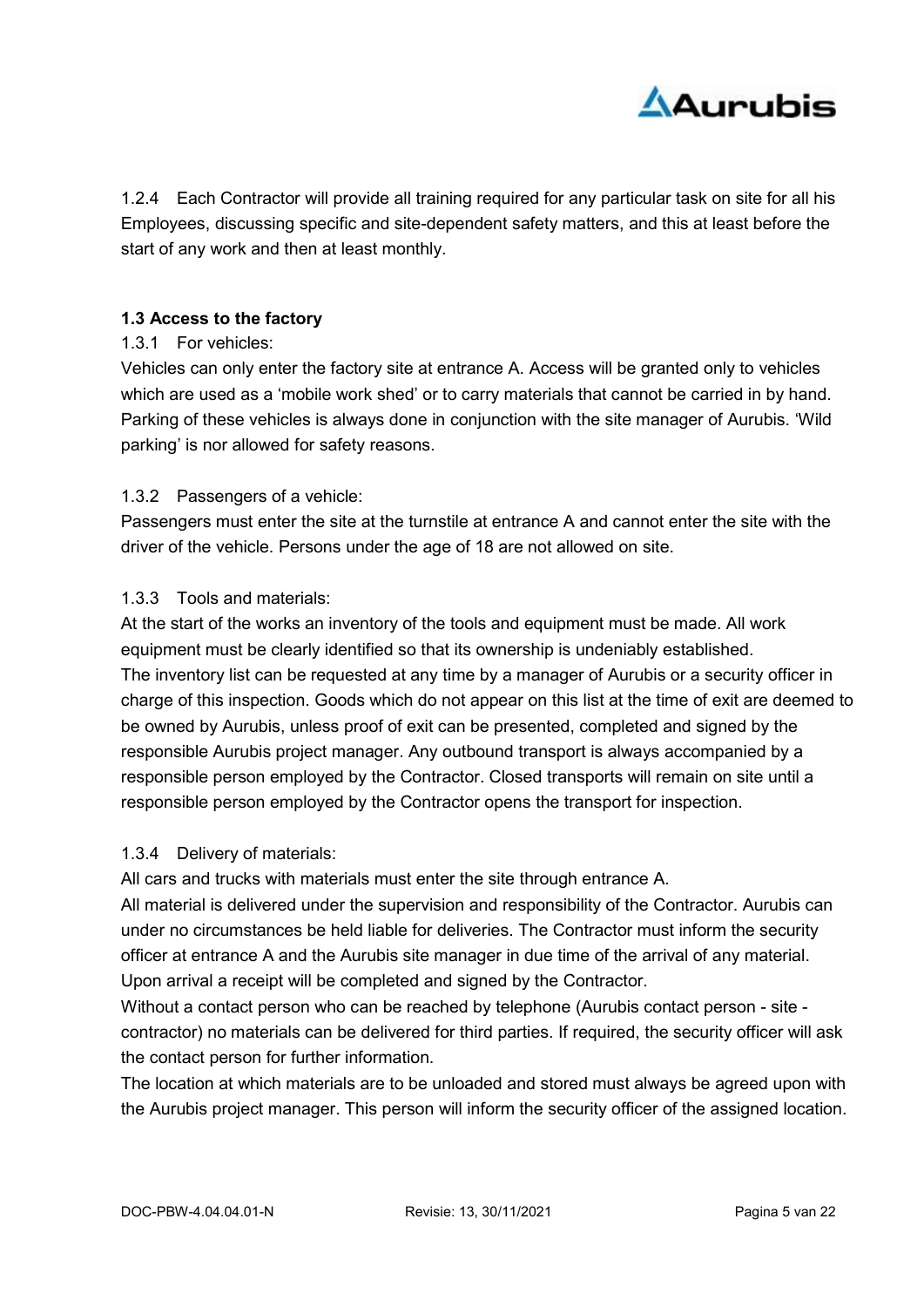

# 2. STARTING A WORK SITE

#### 2.1 Introductory meeting with the Contractor on safety at the site

2.1.1 Before the start of any work the Contractor will draw up a written risk analysis of the work to be carried out (as required by law). This analysis can always be requested by Aurubis. In this document the Contractor determines which preventive measures must be provided to carry out the work in a safe manner.

2.1.2 Approximately 14 days before the start of the work the Contractor will be invited to an introductory meeting. Depending on the size of the project or the work to be carried out, the Internal Service for Prevention and Protection (health and safety), the Environmental Management department, the project engineers, the site managers of Aurubis and the corresponding departments of the Contractor will be invited. At this meeting, the practical arrangements regarding health, safety and the environment are discussed, recorded and signed using the form 'Introduction before the start of work'. The Contractor ensures that all his Subcontractors are aware of the arrangements discussed during the introductory meeting. During the introductory meeting the Contractor will request information about any specific Aurubis hazards at the site and any measures relating to first aid, fire-fighting and evacuation and any additional medical checks. It is the responsibility of the Contractor to make his Employees aware of the arrangements, the specific Aurubis risks and the associated safety measures.

2.1.3 When the Contractor wishes to engage Subcontractors, temporary employees or working students, he is obliged to submit this for approval to the Aurubis site manager. The site manager will decide, if appropriate on the advice of the Internal Service for Prevention and Protection (health and safety), and in function of the risks of the work to be carried out, whether or not to allow these persons on site.

# 2.2 Reception when starting work on site

2.2.1 On their first working day at Aurubis in Olen, the appointees receive a general safety reception by means of the reception module "safety-health-environment". They must also answer 80% of the questions correctly. The arrangements made during the introductory meeting and the specific risks of the work site with their respective safety measures will also be discussed. Subsequently, all Employees must sign the form, thereby declaring they have understood all the general and specific arrangements regarding health, safety, hygiene and the environment and to strictly adhere to these when carrying out the work. Only Contractors and their Employees who have attended the reception meeting can start work at the Aurubis site. Time spent at the introductory meeting and/or the reception meeting cannot be charged. The reception meeting is arranged specifically for each site or work place where the Employees will be working.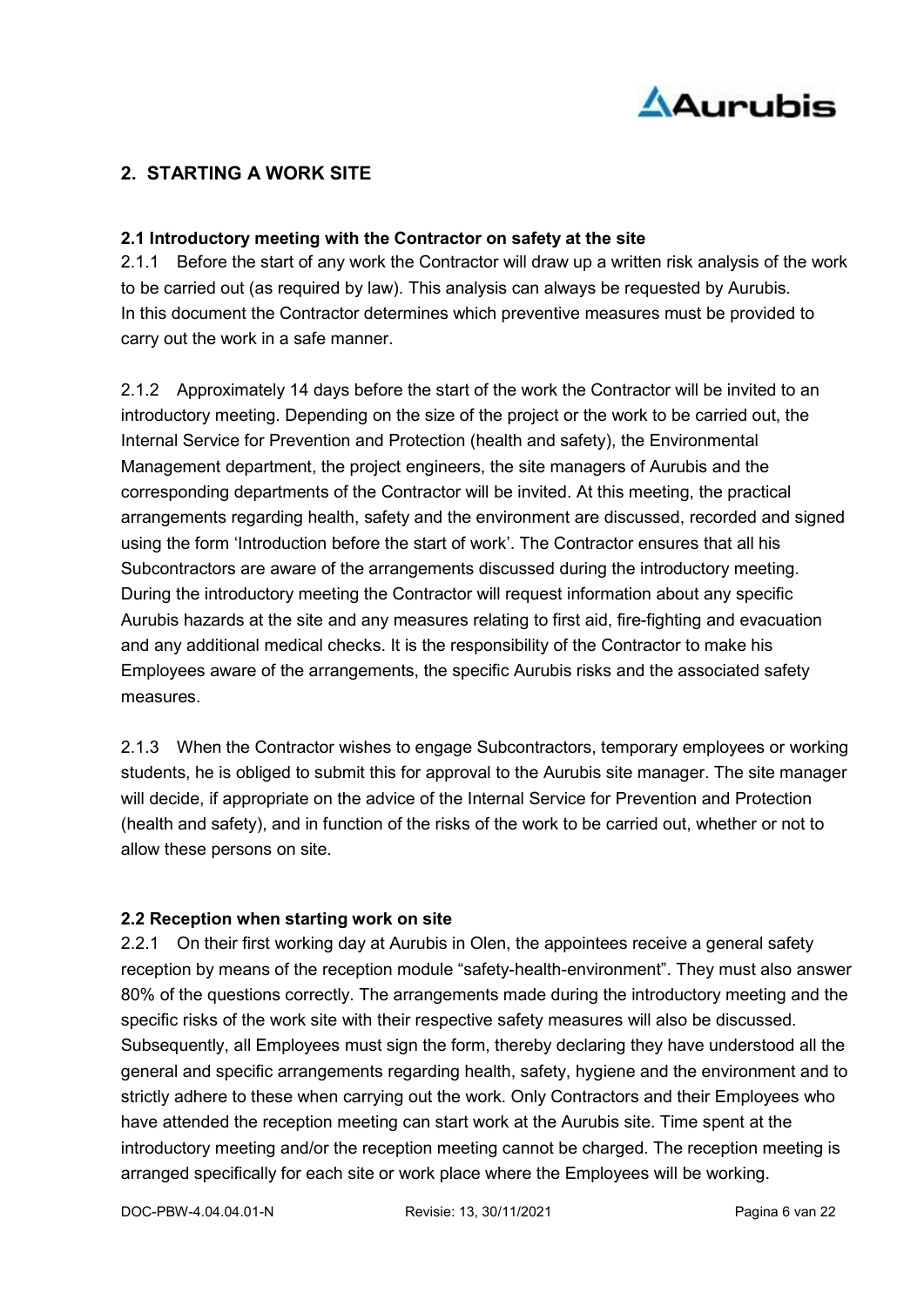

Employees cannot work at another site without the approval of Aurubis staff and without attending a new reception meeting.

2.2.2 In order to avoid any misunderstandings, it is important that the communication of the security arrangements is done in a language understood by everyone. This means that the supervisor, the site manager, the foreman and the Employees of the Contractor must preferably speak the Dutch language, or at least understand English, French or German. When the Employees speak a language other than the common language, the Contractor will take all the necessary measures to ensure a smooth communication with these Employees.

# 2.3 Site facilities and fencing

2.3.1 The Contractor will provide the legally required facilities for his Employees and those of his Subcontractors. These are, for example, a canteen, sanitary facilities and changing rooms. The location and size of the site facilities will be determined in consultation with the site management. All site facilities must be tested in accordance with the legal requirements. The way in which the electricity, water, sanitary facilities and telephone are connected and the division of the costs will be discussed in advance with the Acquisition department and the site manager. The electrical connections will only be made by Aurubis upon submission of a statutory inspection document.

With regard to the electric cabinet, the Contractor will take into account the fact that the general network type on the Olen site is an IT network without a divided neutral conductor.

The installation, connection and subsequent removal of septic tanks is done in consultation with the site manager of Aurubis.

2.3.2 Each site will be provided with a solid lockable fence, unless otherwise agreed with the site manager of Aurubis.

2.3.3 The fire brigade requires that each site facility has a central electrical switch, which can be operated from the outside.

2.3.4 Gas cylinders will be stored in a well-ventilated and specifically selected location on the site, at a sufficient distance from the installations and the places where possible hot work is carried out. This storage takes place at locations where there is no direct impact of sunlight, and the cylinders must be stocked in a vertical position and properly secured.

Due to the fire risk the statutory pictograms must be in place. If the oxygen and acetylene cylinders are not isolated by a non-combustible wall, they must be separated from each other by a distance of at least 5 meters.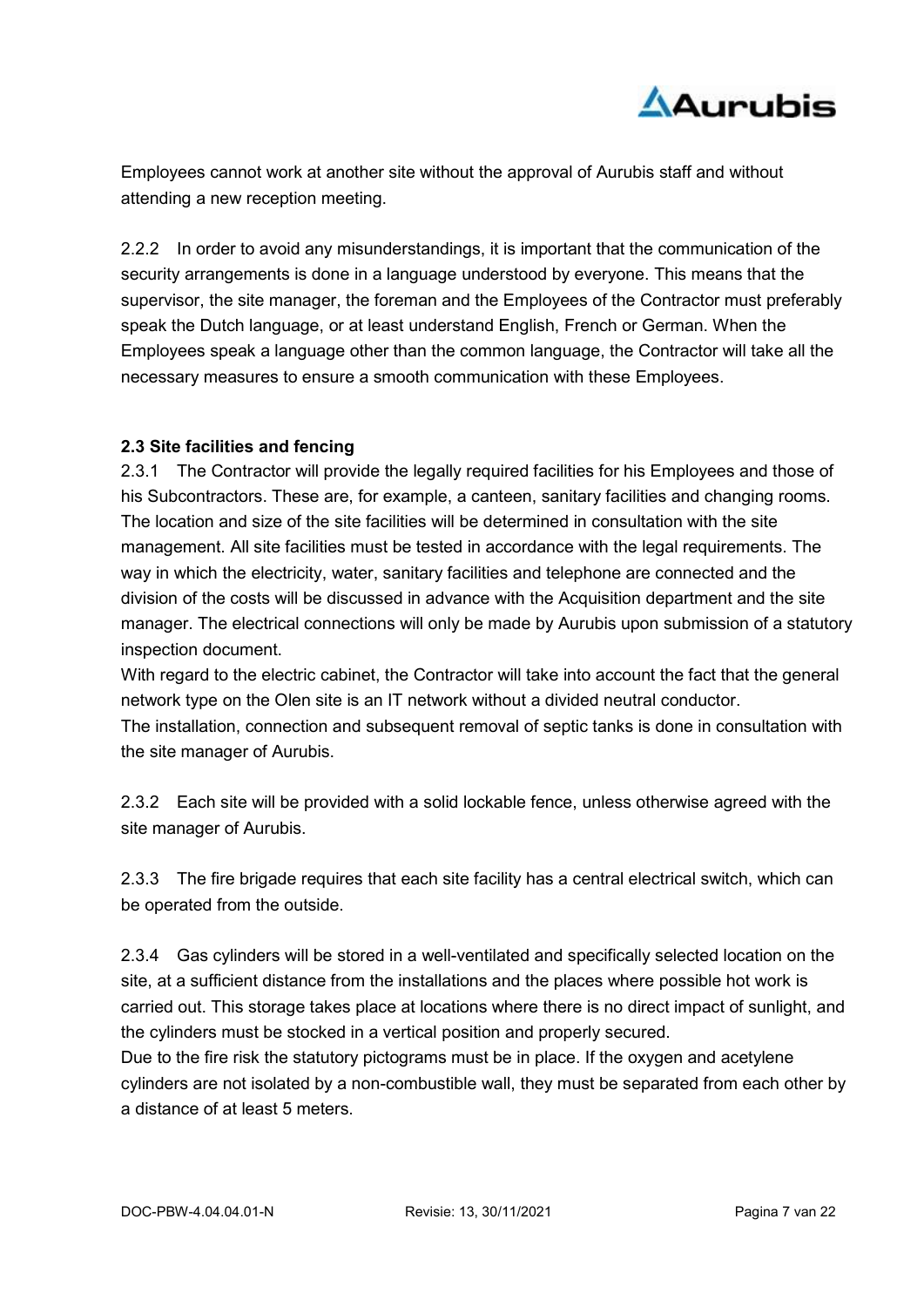

2.3.5 Hazardous substances must be stored at a location on the site clearly defined by an Employee of Aurubis.

2.3.6 The Contractor is not allowed to make connections to the electricity grid, steam network, water supply or any other system or facility at Aurubis himself.

2.3.7 When power generators with a capacity of more than 100 kVA are used, an environmental permit must be requested in advance.

# 3. CONDUCT ON SITE

# 3.1 Follow-up of the work by Aurubis

3.1.1 The contractor must take into account all the preventive and corrective instructions of the Aurubis employees responsible for the work. This may not lead to any increase of costs for Aurubis. If several firms work simultaneously in the same location, an Aurubis employee will be designated as a coordinator beforehand.

The workplace of the employees and the work to be performed are stated in the work orders. Employees are only allowed to stay in the assigned work environment. Aurubis establishments may only be used with permission and in accordance with the Code of Good Practice.

# 3.2 Food and Drink

3.2.1 Consuming food and drink is prohibited at the work location. Eating, drinking and changing is only allowed in the designated areas. Regulations for the use of these areas must be observed. Alcoholic drinks and drugs are forbidden on the entire Aurubis site. It is forbidden to enter any Aurubis site under the influence of alcohol or drugs.

3.2.2 The access badge can be used as a means of payment in the canteen. The badge can be charged at the payment terminal of the canteen. Please see the instructions on the terminal. With this badge (electronic payment card) it is then possible to purchase drinks, food and sweets from the vending machines. The use of an Aurubis badge by the contractor or its employees will result in the immediate dismissal of the person(s) involved.

Contractors will have access to the canteen (building 430) during the following hours:

- from 9am till 10am
- and from 12.30pm till 1.30pm
- and from 5pm till 6pm

3.2.3 Contractors must adhere to the common rules of good conduct and hygiene. Coats must be hanged on pegs. Soiled clothing must be removed. If this is not possible, an overcoat must be worn over the soiled clothing. Overcoats are available in the canteen. Hands, wrists and face must be washed before consuming any food. After the meal the overcoat must be deposited in the laundry basket provided for this purpose.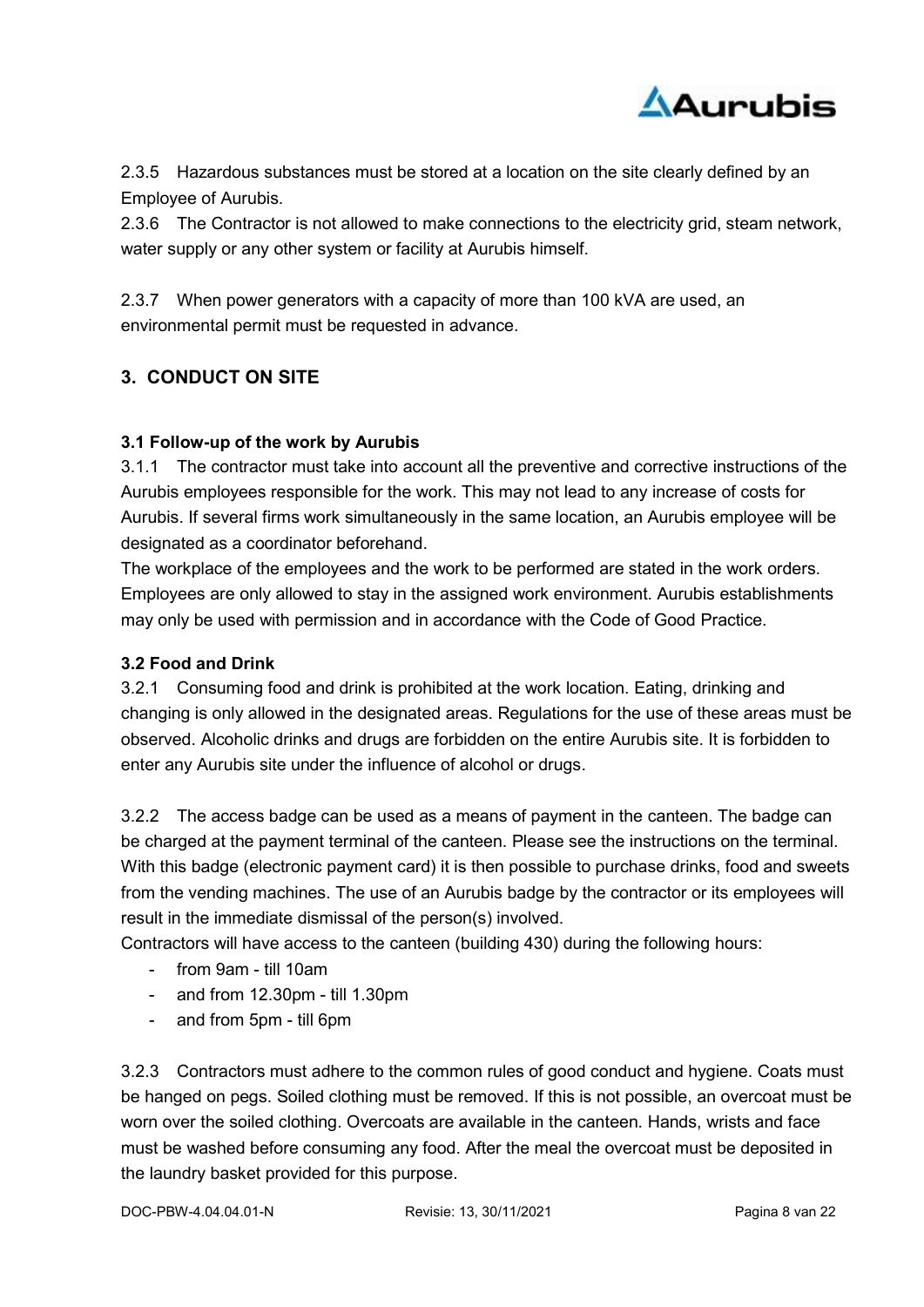

# 3.3 Smoking

3.3.1 On the Aurubis Olen site smoking is only permitted within the designated smoking zones. Smoking is prohibited in all other places, both inside buildings and in the open air.

# 3.4 Evacuation Alarm

3.4.1 The evacuation signal has an alternating tone.

1. Local alarm (in a building, manufacturing space). Leave the building immediately if the signal sounds in the building and head to the indicated assembly point, where you must report to the

evacuation leader. 2. General alarm.

When B-Alert should give a Seveso-alarm you must follow the instructions given by the evacuation leader. Please report to an Aurubis employee for instructions as soon as possible. If you are in a vehicle you must park the vehicle on the side of the road, switch off the engine, close the windows and turn off the ventilation. You must then wait for the arrival of the intervention team.

3.4.2 The alarm is tested on the first Thursday of every month at 12.30pm. There is no need to respond on these occasions. If this alarm is sounded twice, it is an actual alarm.

3.4.3 When you detect a local fire you must immediately sound the alarm to an Aurubis employee in your direct vicinity or call the internal emergency number on 5222 or the mobile number +32 (0) 14 24 52 22.

3.4.4 There are fire extinguishers located at various places on the site. Please use these in case of emergency, but only if you have the necessary knowledge on their use, and report this afterwards to an Aurubis employee.

3.4.5 The emergency exits are indicated at various locations. When entering a building always check the regulations and the location of the emergency resources.

# 3.5 Local traffic and traffic signs

3.5.1

- Belgian traffic rules apply on site;
- There is a general speed limit of 30 km/h;
- Codes on traffic signs must be respected;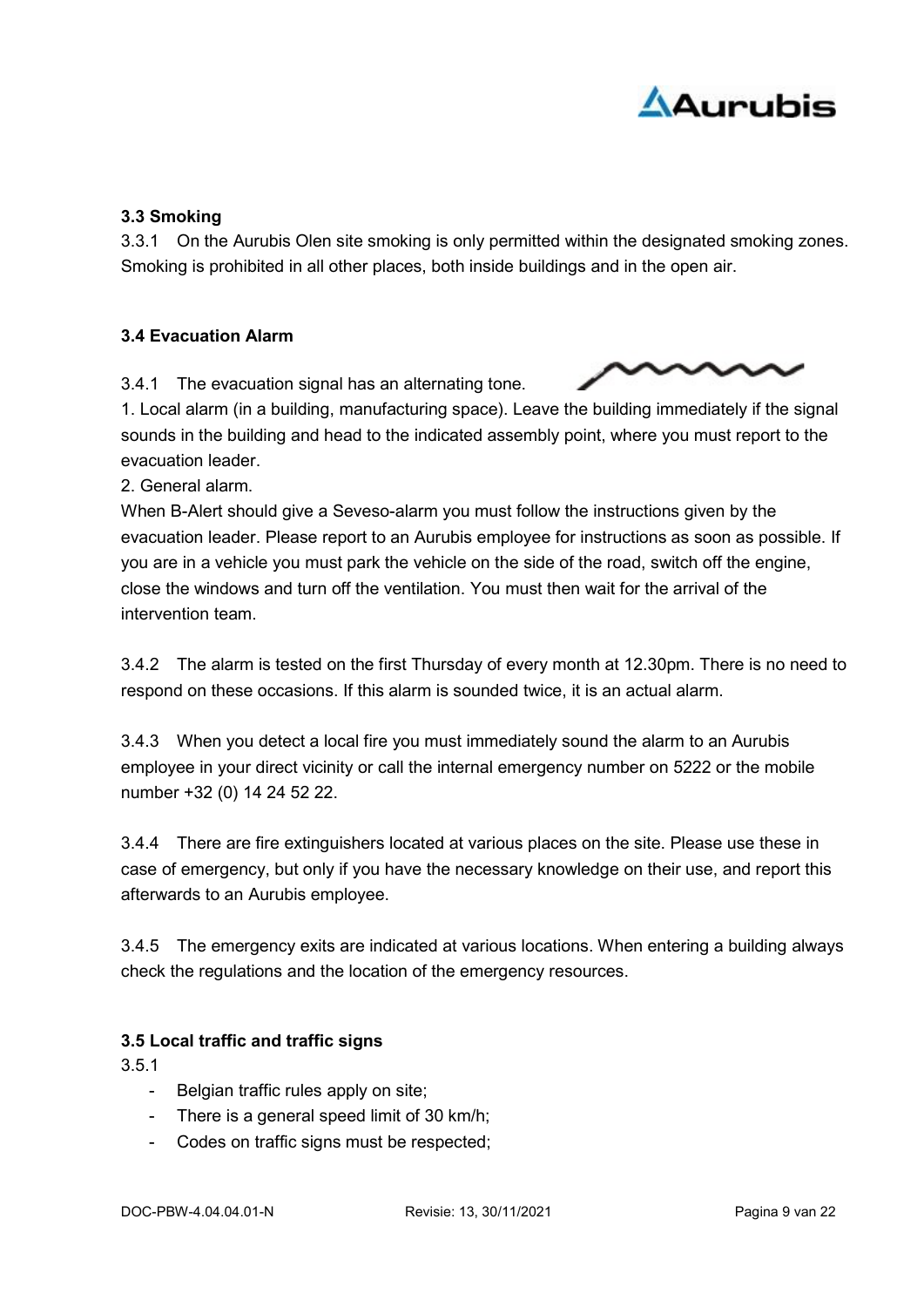

- Corridors, exits, eye and emergency showers, electrical switchboards, railways and fire equipment must be kept accessible. The fire brigade, ambulances and other emergency services must always have free passage;
- Upon hearing an alarm, all vehicles must immediately be parked on the right-hand side of the road. Subsequently the engine must be switched off. You must then walk to the nearest assembly point. The parked vehicles must not be locked and the ignition key must remain in the ignition switch. In emergencies Aurubis is authorised to move vehicles;
- You must not deviate from the allocated route; our security staff carry out regular speed checks. Anyone not complying with the speed limits may be denied access to the factory.

# 3.6 Operational zones

3.6.1 Operational zones are areas in which logistic activities are carried out by the staff of the department and its associated transport, i.e. only work traffic. Only people and vehicles which are required for the operational activities in the operational zone are allowed to enter this area. The area of an operational zone is marked with white and yellow lines.

3.6.2 For work within an operational zone an exception can be made by the Aurubis site manager provided a clear demarcation of the work zone is applied within the operational zone. The security services must be notified of this type of work.

# 3.7 Use of Aurubis material

3.7.1 All contractors provide their own materials, tools and protective equipment, unless otherwise agreed in the contract.

In exceptional cases and for a limited period (the first day) material can be rented at predetermined Aurubis rates.

If a contractor is required to rent tools or materials from Aurubis due to negligence, this will result in a negative comment in the evaluation of the work.

3.7.2 Fork-lift trucks and hydraulic platforms (property of Aurubis) are only available with a driver.

# 3.8 Use of Aurubis facilities

3.8.1 Contractors and Employees may not make use of Aurubis facilities unless otherwise agreed in the contract.

This means that no use can be made of:

- showers, towels;
- lockers;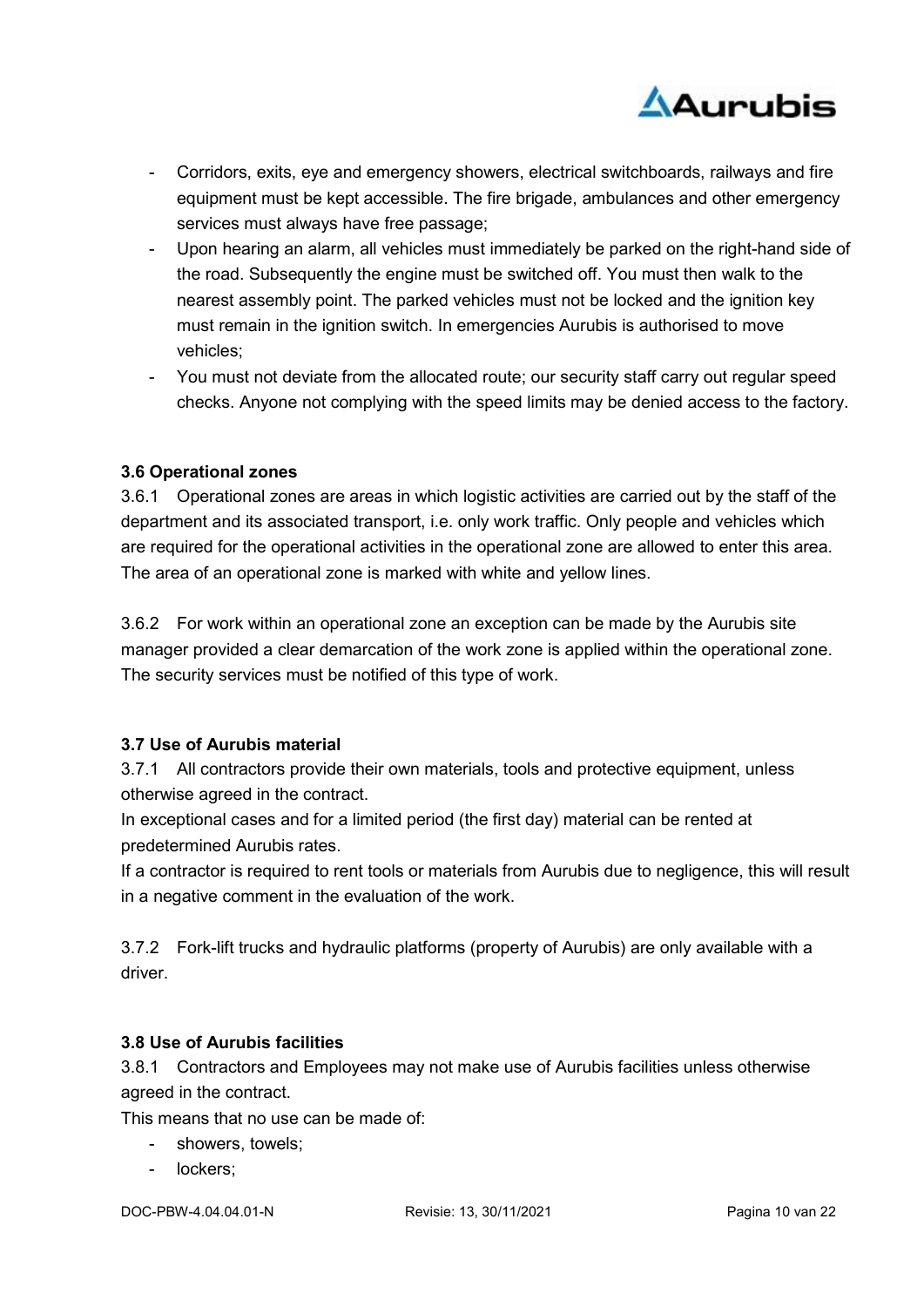

- Aurubis work clothing.

As an exception and depending on the nature of the work, the Contractor and/or Employees will be granted access to the showers (and possibly lockers). This will be agreed during the 'Introduction before starting work'. The security department must be informed of this. Contractors may not make use of the restrooms but will have access to the canteen during the hours mentioned in item 3.2.

All arrangements deviating from the general rules will be reported by the Aurubis site manager to:

- the security services, since they carry out regular checks to ensure compliance;
- the HR department for practical reasons;

The security services and HR department will report this to the Safety/Purchasing department which will take the necessary measures.

# 3.9 Working hours

3.9.1 We would like to emphasise that Contractors must adhere to all legislation with regard to the maximum number of working hours per day.

Aurubis Olen is in principle accessible from Monday to Friday from 6am till 10pm. Working outside these hours must be reported to the Aurubis site manager. The security department must be informed of this.

# 4. SITE SHUTDOWN

# 4.1 Clearing the site

4.1.1 After the works is completed the Contractor must return the site to good order as soon as possible and take the necessary steps to remove any tools, residual materials and facilities. In the event of failure to do this by the Contractor, Aurubis will organise this at the expense of the contractor. The site container will be sealed in cooperation with the security services.

# 4.2 Repairing damages to roads and grounds

4.2.1 Before any digging is started on roads or grounds to carry out the agreed work, the Contractor will contact the site manager well in advance to discuss who will and may carry out which work where and when.

When closing the site, all roads and grounds must be restored to good order.

# 4.3 Evaluation of the work carried out

4.3.1 Upon completion of the work an assessment will be made of the way in which the Contractor dealt with the health, safety and environmental aspects. In addition, the result and the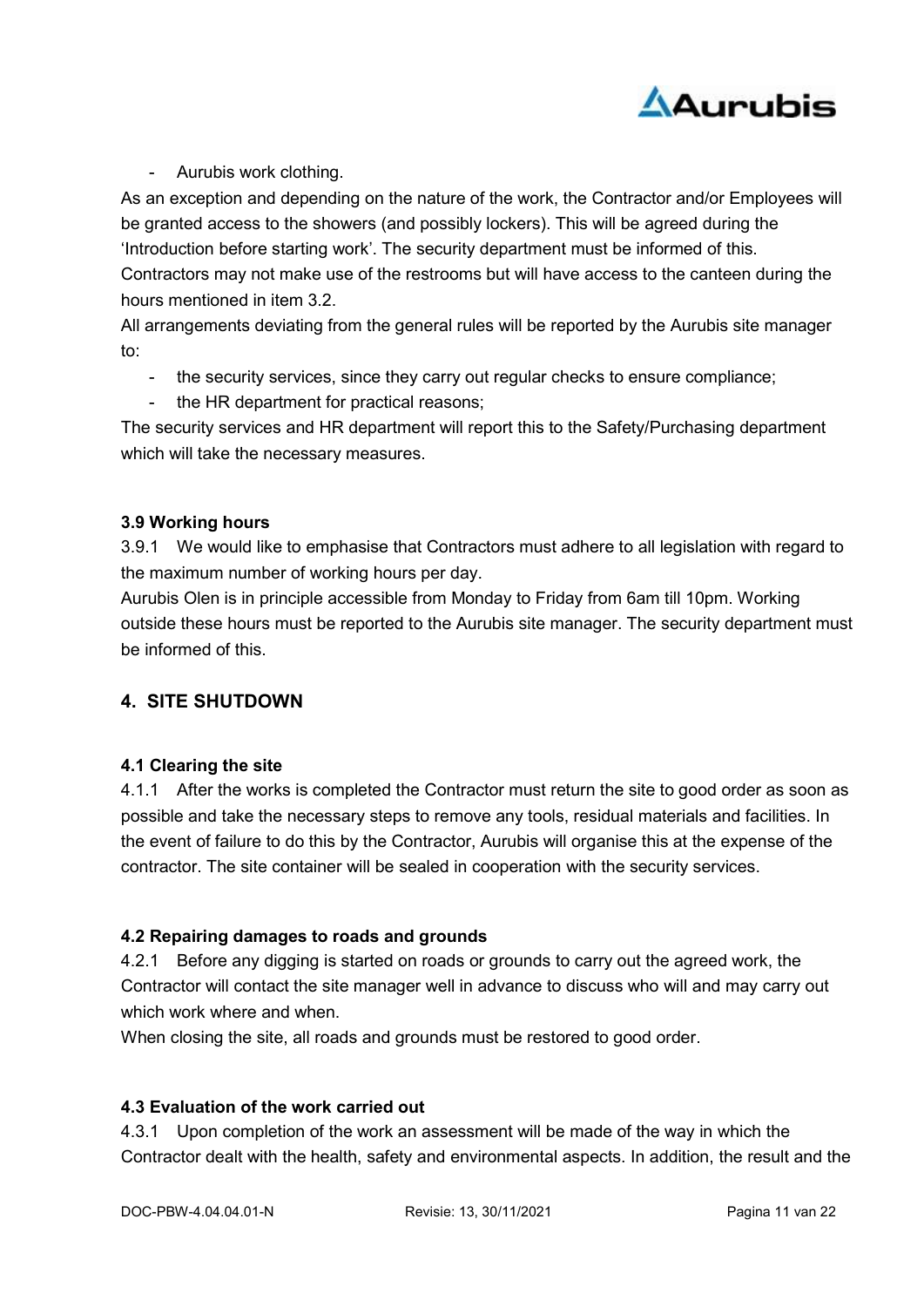

way in which the result was achieved is assessed, in particular the follow-up of the work and of the Subcontractors, the quality, flexibility, cooperation and the handling of additional and less work.

# 5. SAFETY RULES

# 5.1 Reporting of accidents and incidents

5.1.1 Accidents, first aid and near-accidents on site must be reported immediately to the site manager and subsequently to the Internal Service for Prevention and Protection at Work of Aurubis. An investigation will be carried out and the prevention measures taken must be reported to Aurubis. In the event of an incident with environmental impact the Aurubis employee responsible for this must immediately be notified.

5.1.2 Any accident resulting in absence from work that takes place during the work on behalf of Aurubis will be reported in writing by the Contractor and, if required, the most suitable preventive measures will be drawn up in consultation with Aurubis. Serious accidents are always investigated in cooperation with Aurubis.

# 5.2 Use of materials by the Contractor

5.2.1 If products are used which fall within the application of the regional, community, Belgian, European and international legislation and regulations on labelling, transport, storage, treatment and packaging of dangerous, toxic and harmful substances, the Contractor commits to strictly adhere to the applicable rules.

5.2.2 For all products brought on site (dangerous products and preparations) the Contractor must provide a recent European SDS (Safety Data Sheet). Upon request he will provide this to the Aurubis employee responsible or to the Internal Security Department.

5.2.3 Before substances with H 350 are brought onto and used on an Aurubis site, the Contractor must obtain written approval of the company physician of Aurubis.

# 5.3 Use of approved work equipment

5.3.1 For any electrical distribution boards the Contractor must provide a recent test report (no more than 1 year old) of an approved inspection body to the site manager before connecting this to the mains supply of Aurubis.

5.3.2 Work equipment must comply with all legal and regulatory provisions. It must be used under safe conditions. When bringing in work equipment which must be periodically inspected by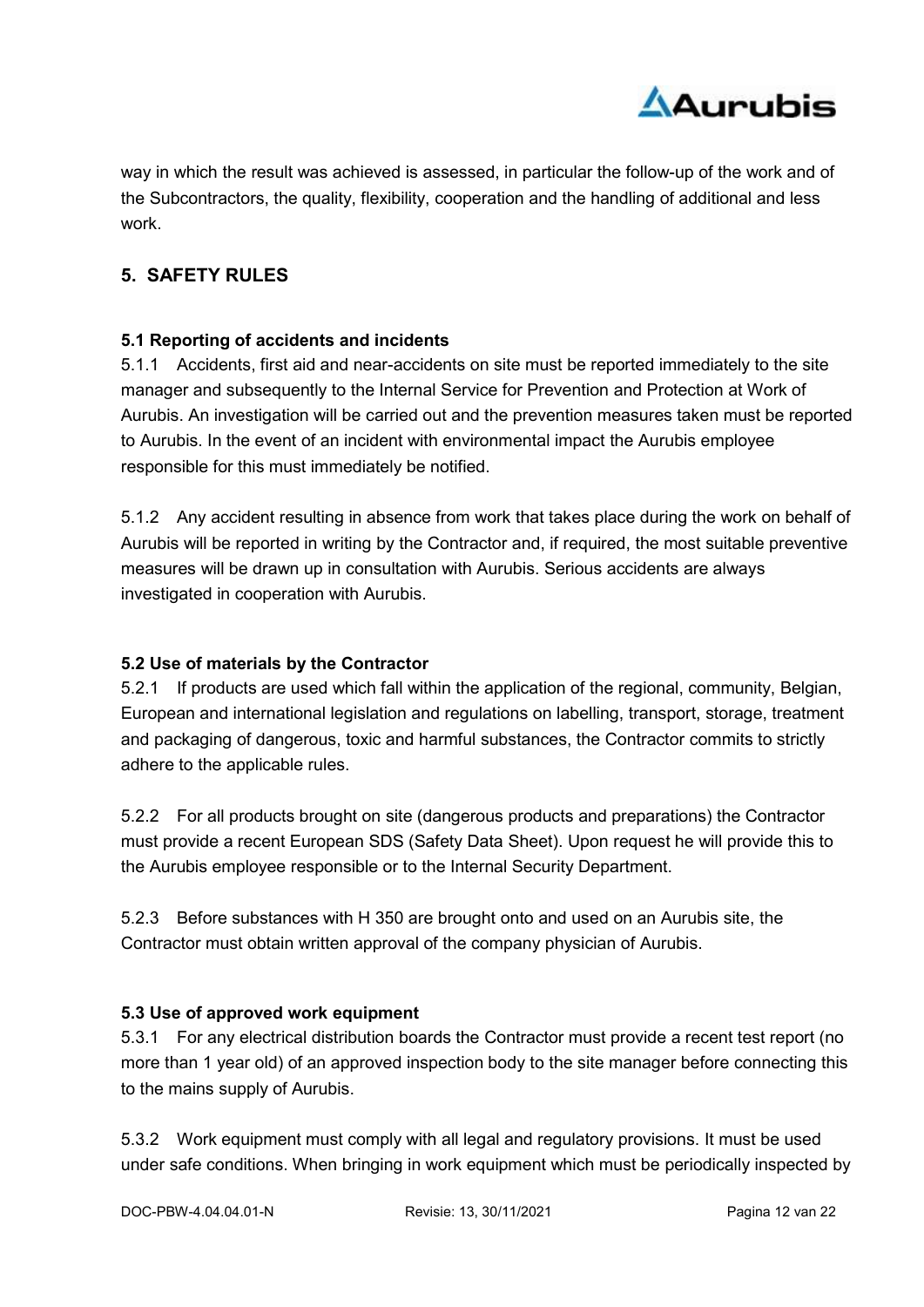

a recognized body, it must be accompanied by a recent test report without infringements. This applies for instance to lifting equipment and accessories, ladders, fall protection equipment, hydraulic platforms, etc.

# 5.4 Use of Personal Protective Equipment

5.4.1 Wearing the required personal protective equipment (helmet, glasses, safety shoes, etc.) is always obligatory when carrying out specific work (welding, grinding, etc.) and at locations where this is indicated by the local signs or pictograms. This protective equipment will be provided by the Contractor.

The Contractor will make the PPE available to his employees and/or visitors at his own expense. He will monitor the use, maintenance and - if necessary - renewal of the equipment. For work which exposes employees to major risks inherent in the activities of Aurubis it can be defined in the contract that Aurubis will make available certain PPE.

5.4.2 Outside the buildings everyone must always wear a reflective high-visibility vest.

#### 5.5 Permit to work

5.5.1 No work may be started by a Contractor without a permit.

It is agreed in advance which works are subject to a specific permit. In such a case the Contractor will contact the Aurubis site manager on site. Before work is started the permit is signed by both parties. The prevention measures set out in the permit must be strictly applied. This procedure must be repeated when work is handed over to another team, when the period of validity of the permit has expired or when the alarm has sounded.

# 5.5.2 W-permit: Work permit

This permit ensures the safe execution of work on machinery, installations or installation parts and sets out the measures to be adhered to by the employees. This permit is subject to restrictions. Upon completion of the work, the employee of the Contractor immediately reports back. This is done by returning the work permit to the Aurubis employee responsible for such matters.

# 5.5.3 V-permit: Fire permit ('Vuurvergunning')

This permit sets out the conditions under which work with a fire risk must be carried out.

# 5.5.4 B-permit: Entry permit ('Betredingsvergunning')

This permit describes the safety measures to be taken when entering a confined space in safe conditions and the measures to be taken by the employees during the work. Work in a confined space is always monitored by a trained supervisor at the entrance.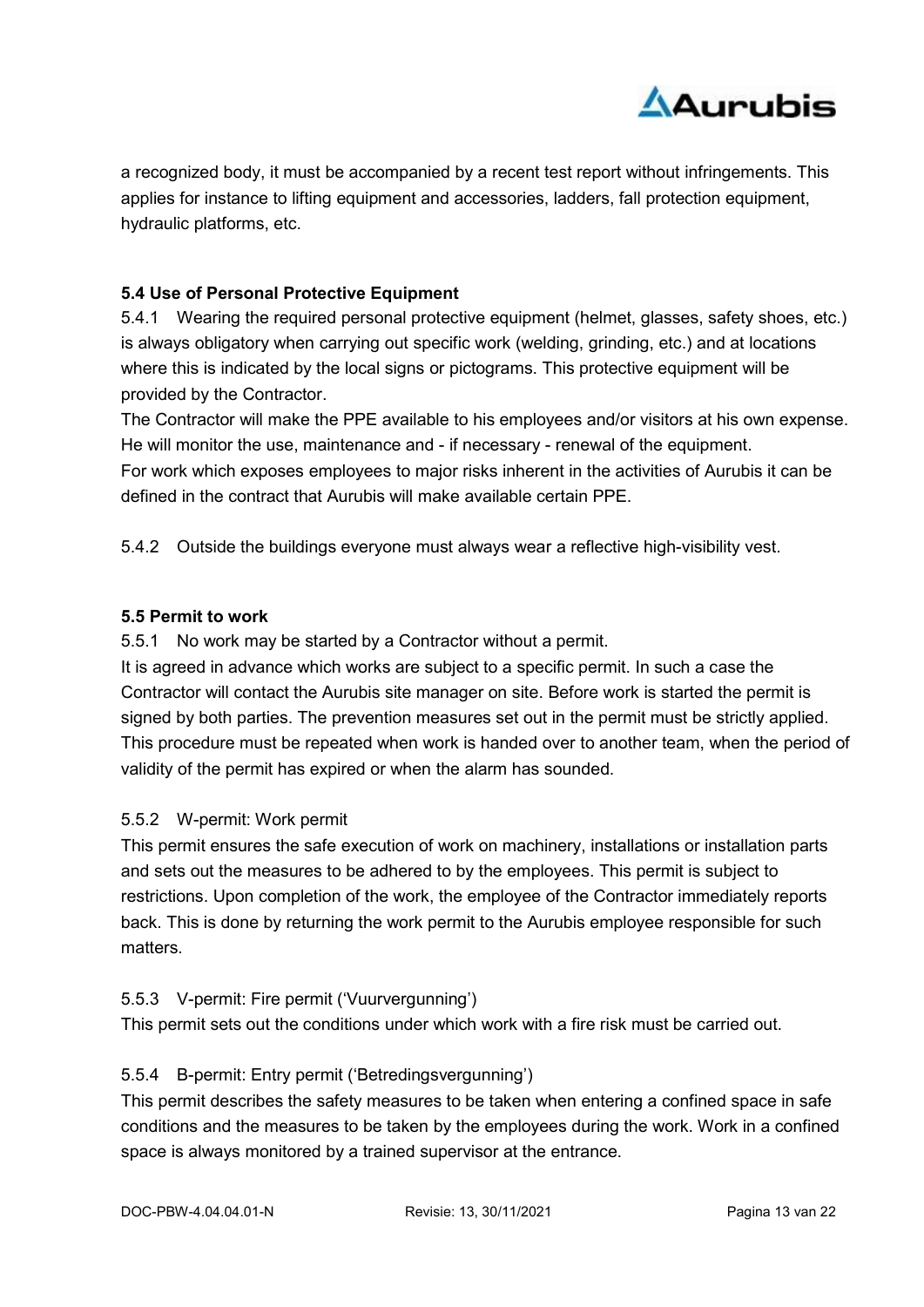

# 5.5.5 E-permit: Electrics permit

This permit describes the shutdown procedure required for the protection of employees against the dangers of electrocution and electrically driven equipment or systems at work.

# 5.5.6 G-permit: Excavation permit ('Graaf vergunning')

This permit describes the procedure to carry out excavation works in a safe way, without damaging underground pipes or electric cables.

# 5.6 Working with asbestos

5.6.1 It is prohibited to use or bring asbestos or asbestos-containing material onto an Aurubis site without prior written approval from the Aurubis work leader/coordinator.

5.6.2 When work is being carried out on existing Aurubis installations which contain asbestoscontaining materials, the Contractor will be given the relevant extract of the asbestos inventory of Aurubis beforehand.

5.6.3 The legal regulations with regard to working with asbestos, such as the completion of a work plan and the notification of official bodies (FOD, WASO Afdeling Chemische Risico's) must be strictly complied with.

# 5.7 Working with ionising radiation

5.7.1 When work is to be carried out using ionising radiation, the official bodies will be informed, in conjunction with the Aurubis work leader/coordinator, taking into account the following:

- when only one contractor is present and/or working in the immediate vicinity of the radiation, prior notification is required if the total duration of the works exceeds five working days;
- when multiple contractors (simultaneously or sequentially) are present and/or
- working in the immediate vicinity of the radiation, notification at least 15 days prior to the work is required, regardless of the duration of the work:
- in the case of unforeseen and urgent work, the prior notification is replaced by a communication by fax at the latest on the day of the start of the work.
- 5.7.2 All ionising sources to be brought onto the site must be reported to the security services.

# 5.8 Excavation and working in wells

5.8.1 No excavation work may be started without the consent of the department and the Aurubis work leader/coordinator (see excavation permit).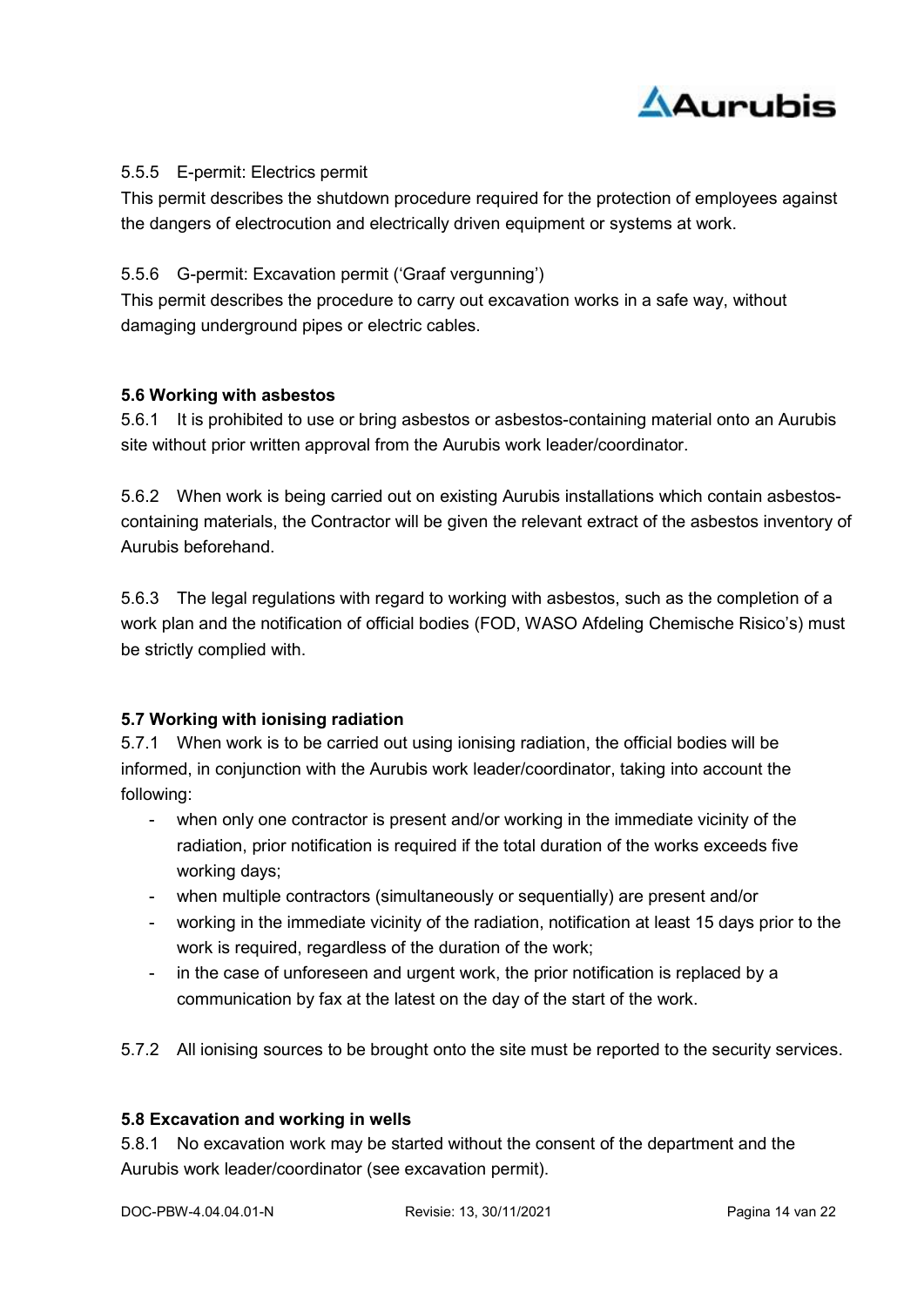

The Contractor must request sufficient information beforehand and underground pipes must be manually exposed. The Contractor or his Employees must strictly adhere to the guidelines of Aurubis and/or where appropriate the owner of the pipes and cables.

A Contractor carrying out excavation work must be aware that indications on plans or on site are merely indicative. In each case, the Contractor must assess the actual situation on-site with the necessary caution.

For holes in the ground, the necessary protection must be installed against the risk of falling. Any holes will be closed as quickly as possible.

5.8.2 In order to prevent the ground from collapsing, the designated measures must be taken as the excavation work progresses, taking into account the nature of the soil, the space available and the weather conditions. These may include reinforcements, embankments, etc. In order to prevent the ground from collapsing, the edges of holes must be kept free from material that may cause a nuisance.

5.8.3 If during the execution of the work contaminated soil is found (e.g. due to penetration of a product) the work must be stopped immediately in order to protect the employees and the Aurubis coordinator must be informed immediately.

5.8.4 When excavation work is carried out with a depth of more than 120 cm, the Contractor will inform the official bodies, taking into account the following:

- when only one contractor is present and/or working in the immediate vicinity of the excavation, prior notification at least 15 days before the work is started is required if the total duration of the works exceeds five working days;
- when multiple contractors (simultaneously or sequentially) are present and/or working in the immediate vicinity of the excavation, notification at least 15 days prior to the work is required, regardless of the duration of the work;
- in the case of unforeseen and urgent work the prior notification is replaced by a communication by fax at the latest on the day of the start of the work.

5.8.5 For any excavation work it will be assessed in conjunction with the Aurubis work leader/coordinator whether the regulations relating to "earthmoving" (moving soil in general) are in force (see Chapter X of Vlarebo). The Contractor must be familiar with the code of good practice for moving  $\leq$  250 m<sup>3</sup> of earth.

5.8.6 Any excavation work within a distance of 30 meters from a pipe (15 meters along each side of the pipe) must be reported in advance to KLIM and KLIP. This relates to any pipes managed by third parties such as gas pipelines, power lines, telecommunications, drinking water, etc.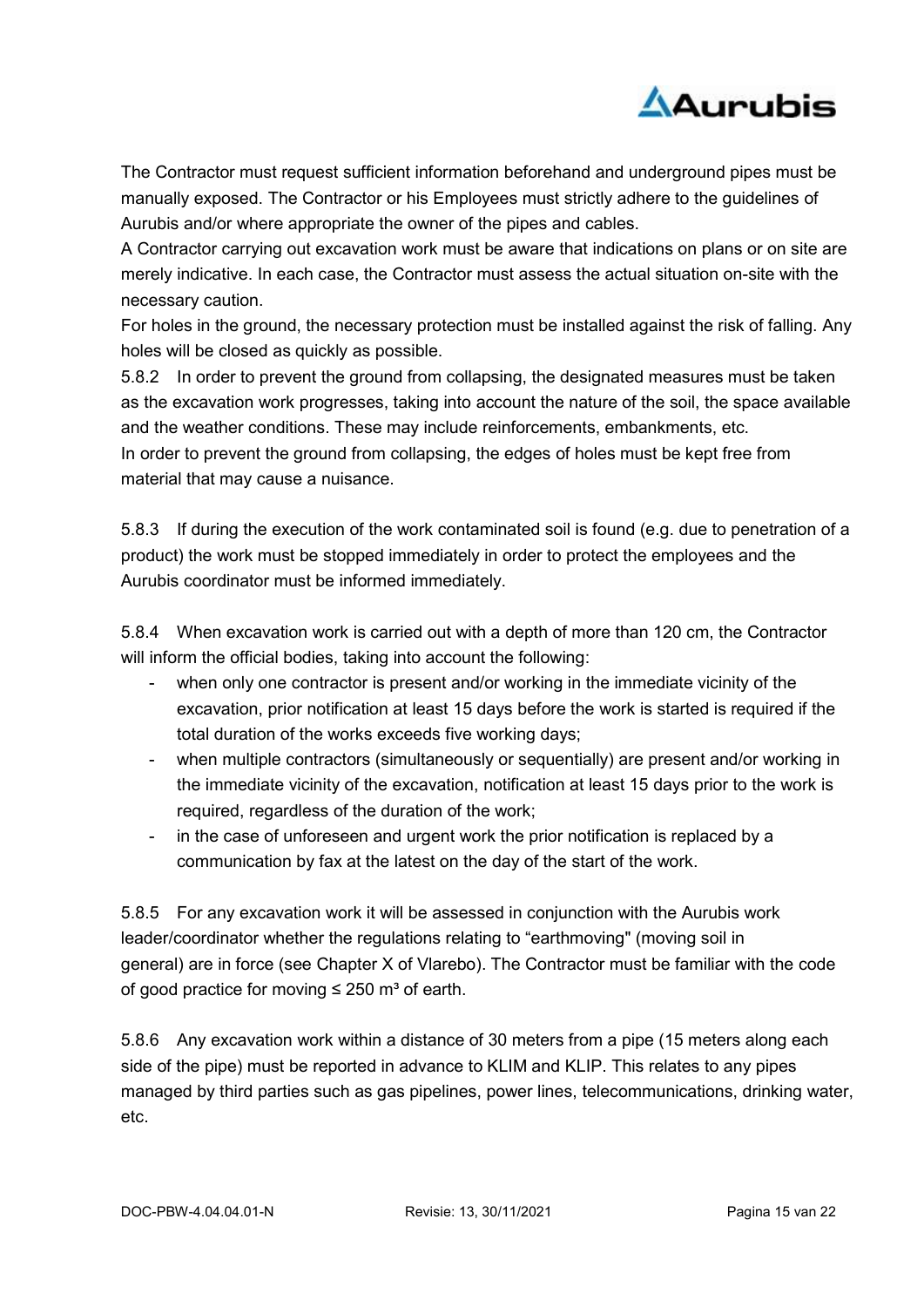

# 5.9 Work at height

5.9.1 When working at height it is preferred that collective fall protection is used. Holes in floors must be closed as soon as possible. In the meantime, openings must be fenced by sufficiently solid handrails at chest level or by measures providing an equivalent safety level.

Fall protection in all cases where there is a risk of falling> 1.80 m

Personnel are instructed in the correct wearing of fall protection (demonstrable on request)

#### 5.9.2 Scaffolding

All scaffolding must comply with the internal specifications as described in PRO-PBW- 5.10.07- N. All scaffolding must be built in accordance with a calculation note (strength and stability calculations). The calculation note must be made available to Aurubis.

Only trained employees (entering and working on scaffolding) of the Contractor may access the scaffolding installed at Aurubis. Access is always preceded by a visual inspection. All scaffolding are provided by a scaffolding map.

#### 5.9.3 Hydraulic platforms

Hydraulic platforms must hold a valid inspection certificate, free from any remarks, issued by an approved inspection body. A copy of this certificate must at all times be available to be submitted to Aurubis. Operating a hydraulic platform is only permitted to competent and medically suitable employees, who have attended suitable training for this purpose. This must be demonstrated. Wearing a safety harness on a hydraulic platform/scissor lift is obligatory.

#### 5.9.4 Lifting cage

Lifting people with a crane is prohibited unless this is done with a combination of a crane with a lifting cage which has been legally approved for such. A copy of this certificate must at all times be available for submission at Aurubis.

When working in a lifting cage wearing a safety harness is obligatory.

#### 5.9.5 Ladders

Each ladder must be indelibly marked with the name of the owner and the number of the ladder. Any ladders present on site must be recorded in a ladder file which must be available at any time to be shown to Aurubis and where applicable to any official body.

# 5.10 Protection against falling objects

5.10.1 If during work there is a risk of falling objects, the underlying work floor and the environment where people may be present must be properly protected. Examples of protection are: protective scaffolding, safety net, fencing, etc.

The method of protection is discussed beforehand with the Aurubis work leader/coordinator.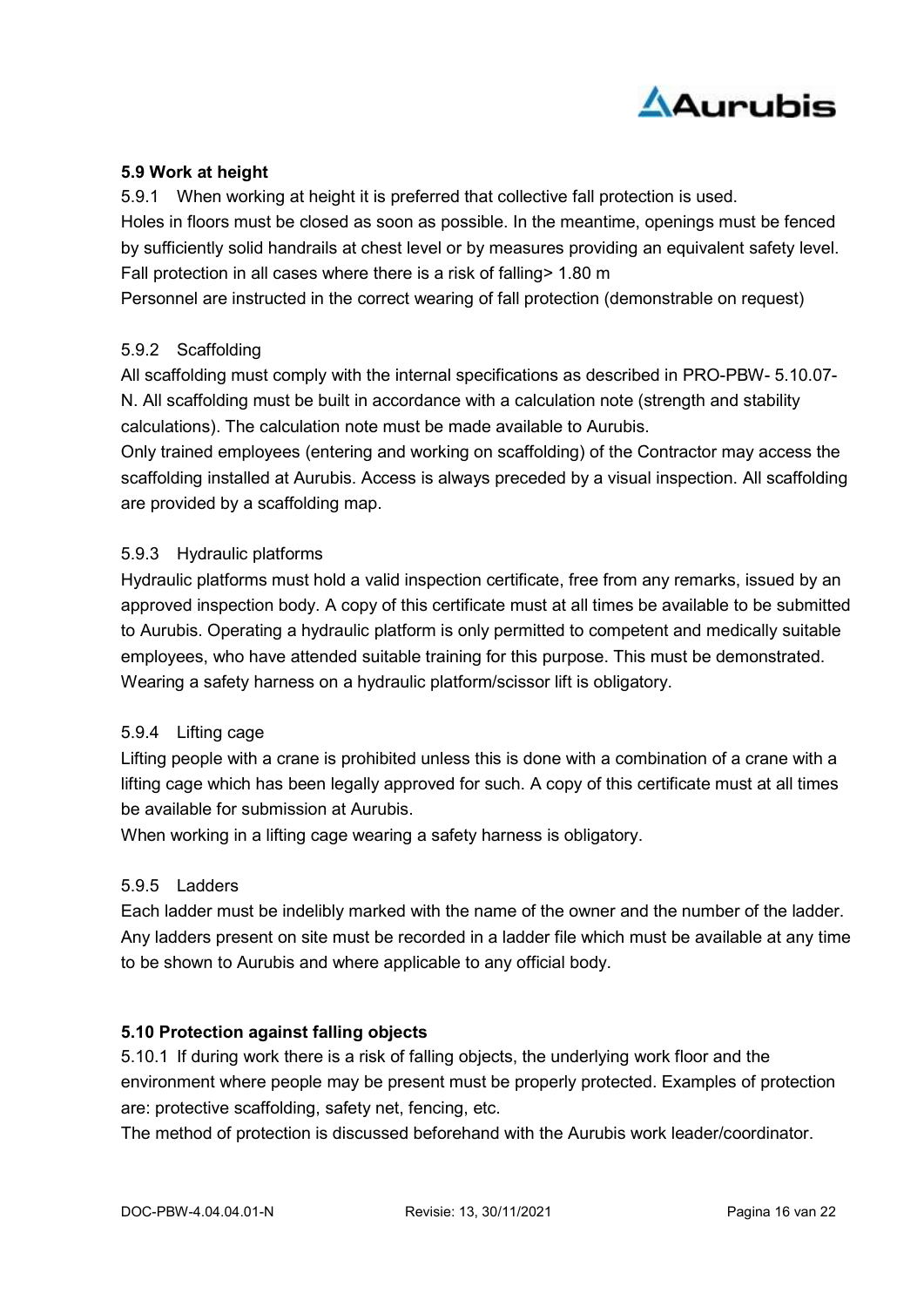

# 5.11 Handling heavy loads, lifting work and lifting equipment

5.11.1 All cranes, lifting equipment and their lifting components must hold a valid certificate (report of commissioning and periodic inspections) issued by a recognized inspection body. A copy of this certificate must at all times be available to be submitted to Aurubis.

5.11.2 Operating cranes and lifting equipment is only permitted to competent and medically suitable employees, who have attended suitable training for this purpose. The driver must be able to present a certificate of proficiency.

5.11.3 Cranes may only be installed and used on a sufficiently strong surface.

5.11.4 For work in which the driver (including lifting equipment) can no longer see the load or in which precision assessments are to be carried out, the Contractor must engage a qualified and authorised person to carry out these manoeuvres. This person and the driver must be able to communicate with each other, either through wireless communication devices approved by Aurubis or through standardised gestures and signals.

5.11.5 When the action radius of different cranes overlaps, the following rules apply:

- the drivers in question must have a communication system that allows them to contact each other and their site manager;
- the boom ends and counterboom ends must be equipped with warning lights which draw the attention of the drivers to the risk of collision;
- the priority rules and regulations must be recorded and observed;
- all measures must be taken to prevent communication errors in and with the signalmen.

#### 5.12 Demolishing and dismantling installations

5.12.1 Before work can begin, the Contractor and the Aurubis work leader/coordinator must hold a special safety meeting to establish the order and the working method of when and how something is demolished. The Contractor and the Aurubis work leader/coordinator must ensure that all pipes, facilities and equipment are cleaned and have been cleared for removal.

5.12.2 If there is a danger of falling objects during demolition work, the surrounding area of this demolition work must be properly fenced off and demarcated, and sufficient warning signs must be installed with the appropriate symbol or the text "No access - Falling objects".

5.12.3 Before the start of any works, the Contractor must verify with the work leader/coordinator that the required building permit is present.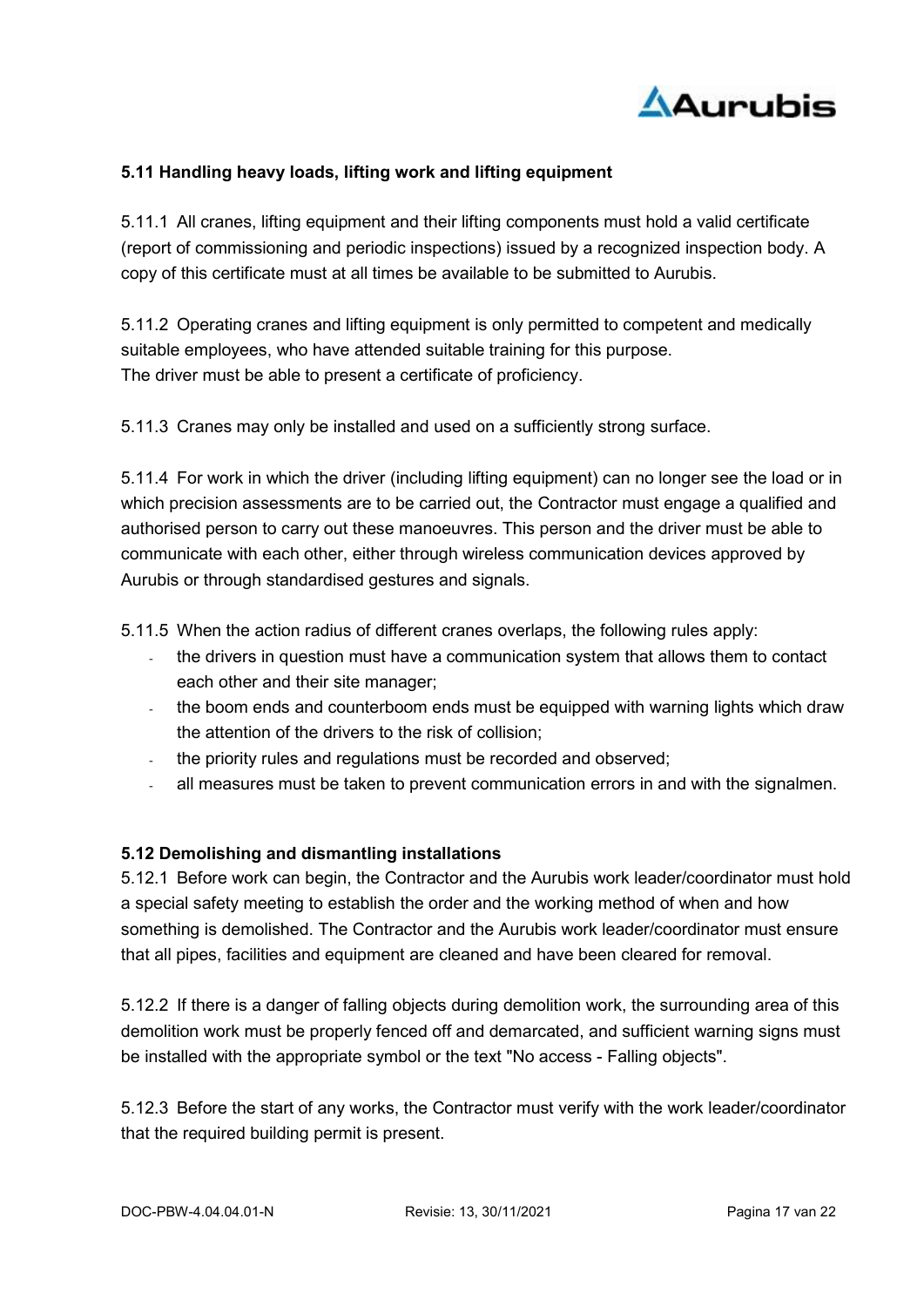

# 6. HEALTH

# 6.1 Consultation

The company doctor of the contractor may always contact the company doctor of Aurubis for consultation with regard to the specific medical follow-up during the works. The Occupational Health Department is located near entrance B (building 690).

# 6.2 Medical examination card

The Employees of the Contractor must be able to show, on the basis of their medical examination card, that they are medically fit for the work to be carried out. In particular, drivers of mobile equipment, attendants of lifting cranes and bridges must be able to demonstrate their suitability. The medical examination card must not be older than 1 year.

# 6.3 Risk Assessment

Depending on the nature and duration of the work, additional targeted examinations may be carried out by the Occupational Health Department of Aurubis. This may be decided during the discussion of the risk assessment. The company doctor of the Contractor will always be informed in writing of the outcome of any examination.

# 6.4 Midical treatment

In the event of an accident or illness the Employees will inform the Occupational Health Department of Aurubis Olen. The necessary measures will be taken by this department for the care and treatment of injuries or illnesses. Where appropriate, Employees will be referred to a doctor and/or hospital.

# 7. THE ENVIRONMENT

All Contractors are required to comply with all legal provisions on the protection of the environment (including discharges, deposits, dust dissemination, noise, etc.). In the event of serious environmental pollution as a result of insufficient precautions, the environmental coordinator may stop the work without the Contractor being able to charge additional costs.

By signing the contract the Contractor has declared to fully adhere to the following environmental requirements.

# 7.1 Cleanliness and order on site

7.1.1 It is the responsibility of the Contractor to ensure the site is kept clean and orderly. In the evening the site is tidied.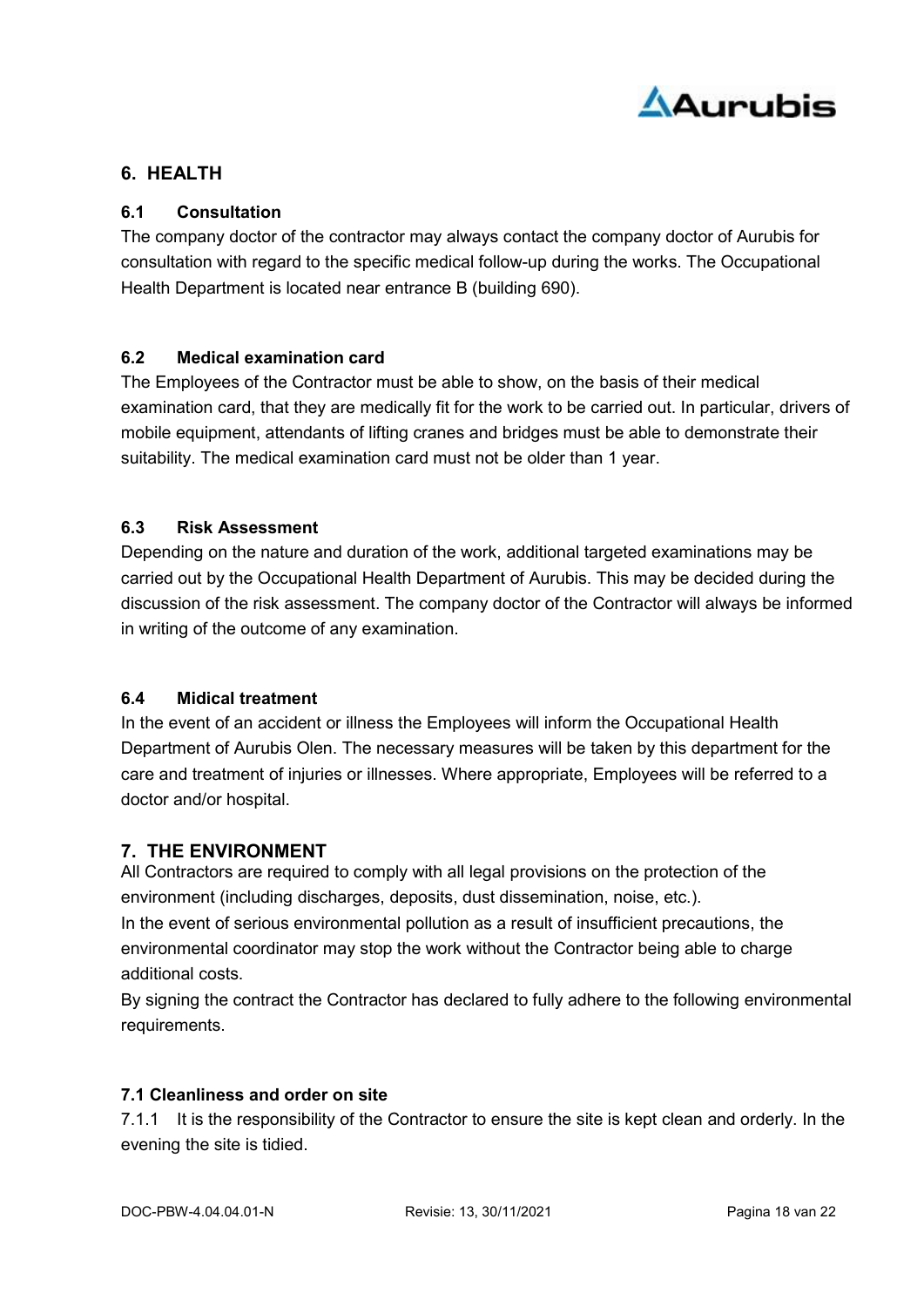

If various contractors are simultaneously present on site, the Contractors will consult each other about the way in which they can jointly be responsible for cleanliness and order.

If the rules regarding cleanliness and order are not complied with, Aurubis may subject to written notice have the site cleared at the expense of the Contractor concerned.

# 7.2 Waste disposal from demolition work

7.2.1 The quote will clearly state which materials can be recycled by the Contractor and will be removed by him.

The pricing for the work takes this into account.

All non-ferrous materials and other designated materials remain the property of Aurubis and will be made available to us, unless otherwise specified in the agreement.

All other recyclable materials will become the property of the Contractor and must be disposed of after weighing.

All non-recyclable materials must be taken to approved waste processing centres by the contractor after having been weighed.

When acquiring demolition material, the Contractor will assume full responsibility from the time that the products are loaded on his vehicles (or those of his Subcontractors). He will also take care of any necessary (waste disposal) formalities.

# 7.3 Waste disposal from construction/renovation work

7.3.1 The same principles apply as for demolition work.

The Contractor producing the waste is responsible for the disposal of this waste. For long term work, the Contractor will arrange containers for the separation of various small waste products (canteen waste, wood waste). All related costs will be borne by the Contractor.

All packaging materials must be recycled by the Contractor in accordance with the provisions in force. Scrap can, if required, be removed by Aurubis.

The use of dangerous products must be reported to the Aurubis site manager (see also item 5.2). The disposal of stone rubble, dug up soil and earth can only take place after consultation with the site manager and subject to approval of the environmental coordinator. No (waste) products may be buried in the ground.

# 7.4 Waste disposal from paintwork

7.4.1 The Contractor will take carry out the removal of all residual materials (blasting grit, thinners, empty paint tins, brushes, etc.).

The dumping or discharge of substances (eg residues, waste, solvents) into surface water or into the sewage system is prohibited.

If possible, a solution will be found for special requirements (to be applied for with the site management).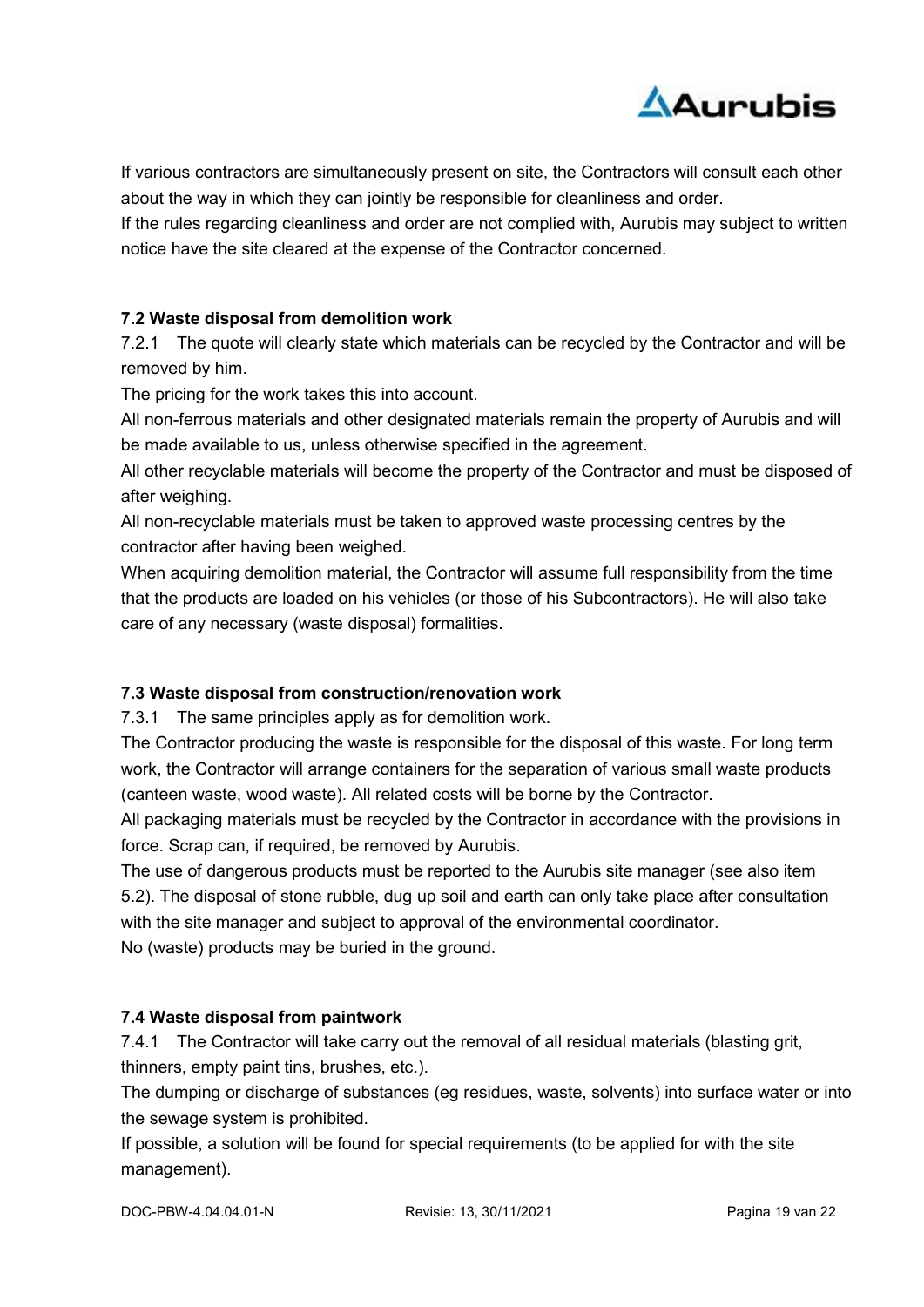

# 7.5 Disposal of waste outside the company

7.5.1 The transporter of any waste or scrap must have a completed waste identification form issued by the Environmental department of Aurubis, on the advice of the environmental coordinator. Every load to be transported must be weighed. The transport is covered by the OVAM rules with regard to the obligation to report.Exceptions to these general provisions can only be granted in writing by the environmental coordinator.

#### 7.6 Final clearing of the site

7.6.1 At the end of the assignment all site facilities and residual materials brought in by the Contractor must be cleared. Materials left behind will be treated as waste or scrap. Additional costs will be charged.

# 7.7 Preventing water pollution

7.7.1 All sanitary water must be discharged into the internal sewage system of Aurubis Olen via a septic tank. No other liquid products must be discharged into the internal sewage system (e.g. oil products, organic liquids, diluents, etc.). Spilled fluids (oil, diesel, etc.) on hard surfaces must be cleaned up immediately with absorbent material (i.e. not washed into the sewer). Absorbent material can be obtained from the site manager.

# 7.8 Preventing air pollution

7.8.1 It is strictly forbidden to burn anything on site.

The exhaust pipe for combustion gases of heating devices for site facilities etc. must be at a height of at least 1 m above the surrounding site facilities.

Exhaust gases of vehicles and other equipment must comply with the legal requirements.

#### 7.9 Preventing soil pollution

7.9.1 Spilled products which may give rise to pollution of the soil or groundwater must be cleaned immediately. These incidents must be reported to the Aurubis site manager and subsequently to the Environmental department.

#### 7.10 Preventing noise pollution

7.10.1 The Contractor undertakes to strictly adhere to the existing legislation with regard to noise pollution caused by construction machinery (see for example the Royal Decree of 1/7/1986). Activities which create noise pollution are prohibited between 7pm and 7am.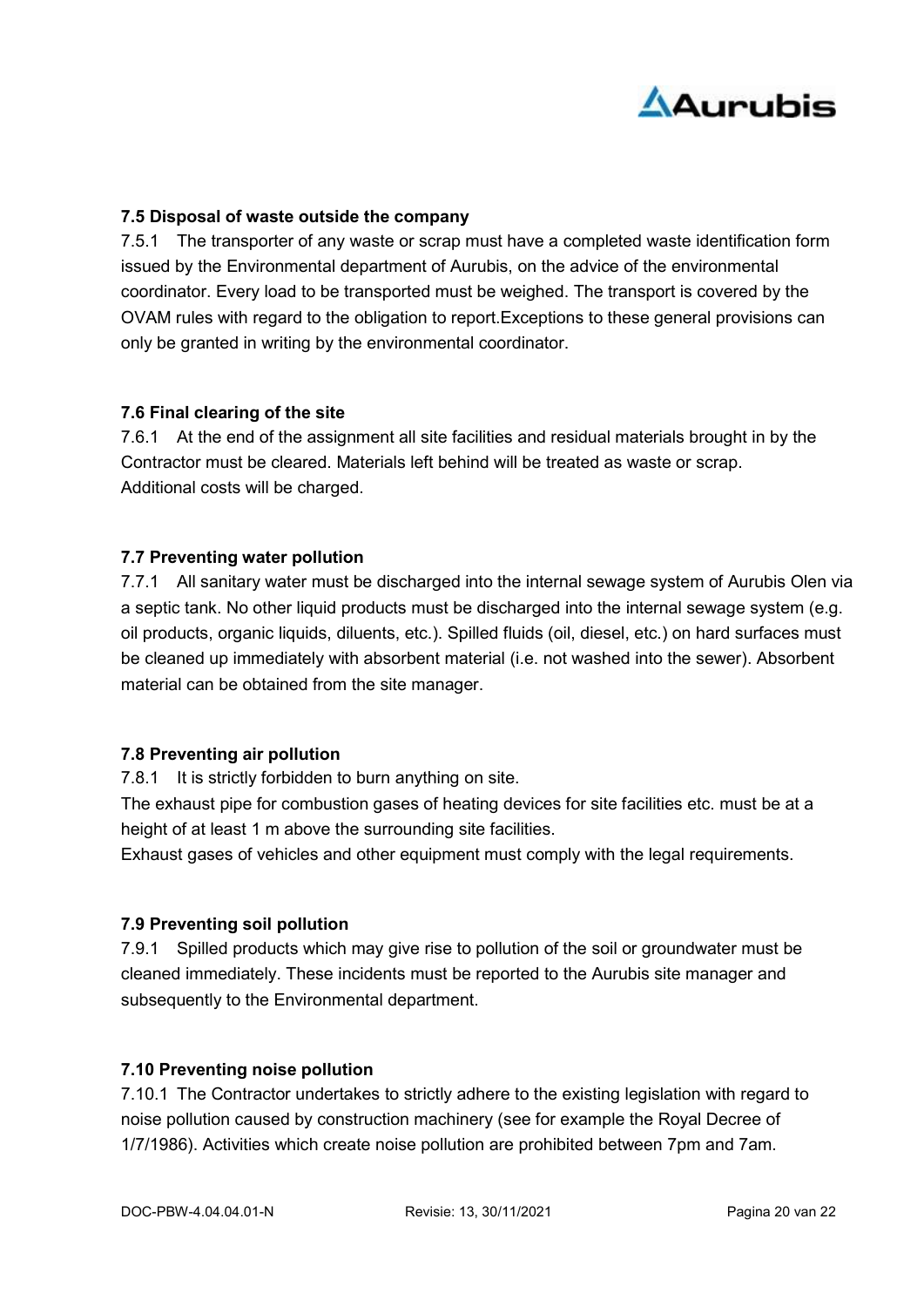

# 7.11 Preventing dust pollution

7.11.1 During the execution of the work, the necessary measures are taken to avoid dust formation.

Particularly during transport activities and activities related to the storage and transshipment of materials, sufficient attention must be paid to this. Spilled material that can give rise to dust formation is removed as soon as possible after the completion of the operation. Internal transport is kept as limited as possible.

# 8. GENERAL

The Aurubis contact person is the site manager, unless otherwise stipulated in the agreement. If a supervisor of Aurubis is confronted with breaches of the rules the first step will be an oral comment. In the event of non-compliance with the oral comments or serious errors a written notice will follow.

If the written notice is not adhered to, Aurubis will remove the relevant person or company. Removal based on breaches regarding health, safety and the environment

will not result in any financial compensation from Aurubis to the Contractor concerned. In the event of a serious offence, the relevant person or company may be immediately removed from the Aurubis site.

It is forbidden to do the following without the consent of the Aurubis site manager:

- take photographs or record videos;
- take away confidential documents, maps, data, etc.;
- operate Aurubis work equipment and systems;
- remove protective measures from work equipment or systems without taking the necessary safety measures.

# 9. APPLICABLE STATUTORY REGULATIONS

- The Codex on Wellbeing at work(ARAB), and in particular:
- Book IV 'Work equipment' ;
- the Wellbeing Act of 04/08/1996;
- the Royal Decree 'Temporary or mobile construction sites' of 25/01/2001.
- the ARFI<sup>.</sup>
- VLAREM, VLAREA and VLAREBO.